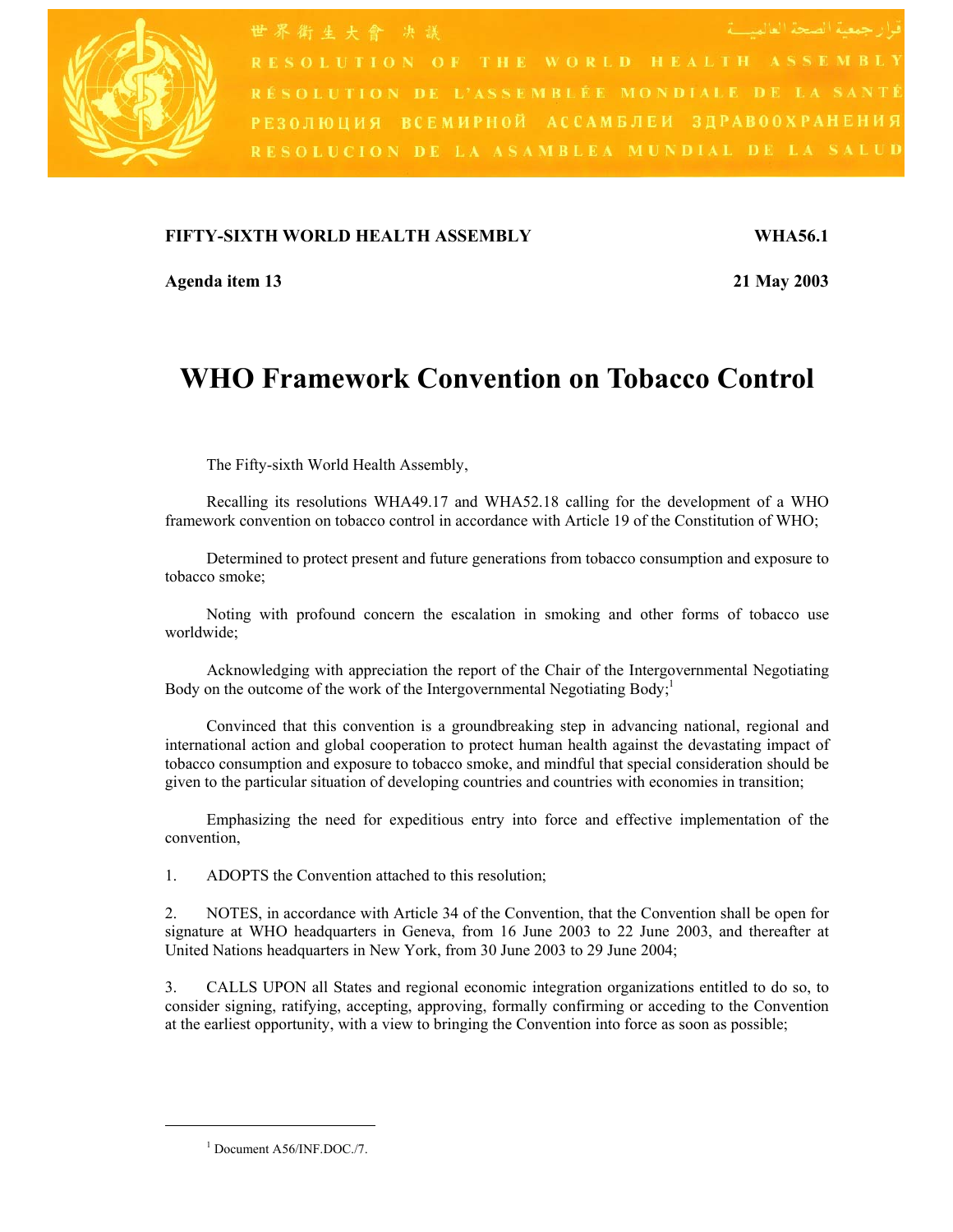4. URGES all States and regional economic integration organizations, pending entry into force of the Convention, to take all appropriate measures to curb tobacco consumption and exposure to tobacco smoke;

5. URGES all Member States, regional economic integration organizations, observers and other interested parties to support the preparatory activities referred to in this resolution and effectively encourage prompt entry into force and implementation of the Convention;

6. CALLS UPON the United Nations and invites other relevant international organizations to continue to provide support for strengthening national and international tobacco control programmes;

7. DECIDES to establish, in accordance with Rule 42 of the Rules of Procedure of the Health Assembly, an open-ended intergovernmental working group that shall be open to all States and regional economic integration organizations referred to in Article 34 of the Convention, to consider and prepare proposals on those issues identified in the Convention for consideration and adoption, as appropriate, by the first session of the Conference of the Parties; such issues should include:

(1) rules of procedure for the Conference of the Parties (Article 23.3), including criteria for participation of observers at sessions of the Conference of the Parties (Article 23.6);

(2) options for the designation of a permanent secretariat and arrangements for its functioning (Article 24.1);

(3) financial rules for the Conference of the Parties and its subsidiary bodies, and financial provisions governing the functioning of the secretariat (Article 23.4);

(4) a draft budget for the first financial period (Article 23.4);

(5) a review of existing and potential sources and mechanisms of assistance to Parties in meeting their obligations under the Convention (Article 26.5);

8. FURTHER DECIDES that the Open-ended Intergovernmental Working Group shall also oversee preparations for the first session of the Conference of the Parties and report directly to it;

9. RESOLVES that decisions that had been taken by the Intergovernmental Negotiating Body on the WHO framework convention on tobacco control concerning the participation of nongovernmental organizations shall apply to the activities of the Open-ended Intergovernmental Working Group;

10. REQUESTS the Director-General:

 (1) to provide secretariat functions under the Convention until such time as a permanent secretariat is designated and established;

 (2) to take appropriate steps to provide support to Member States, in particular developing countries and countries with economies in transition, in preparation for entry into force of the Convention;

(3) to convene, as frequently as necessary, between 16 June 2003 and the first session of the Conference of the Parties, meetings of the Open-ended Intergovernmental Working Group;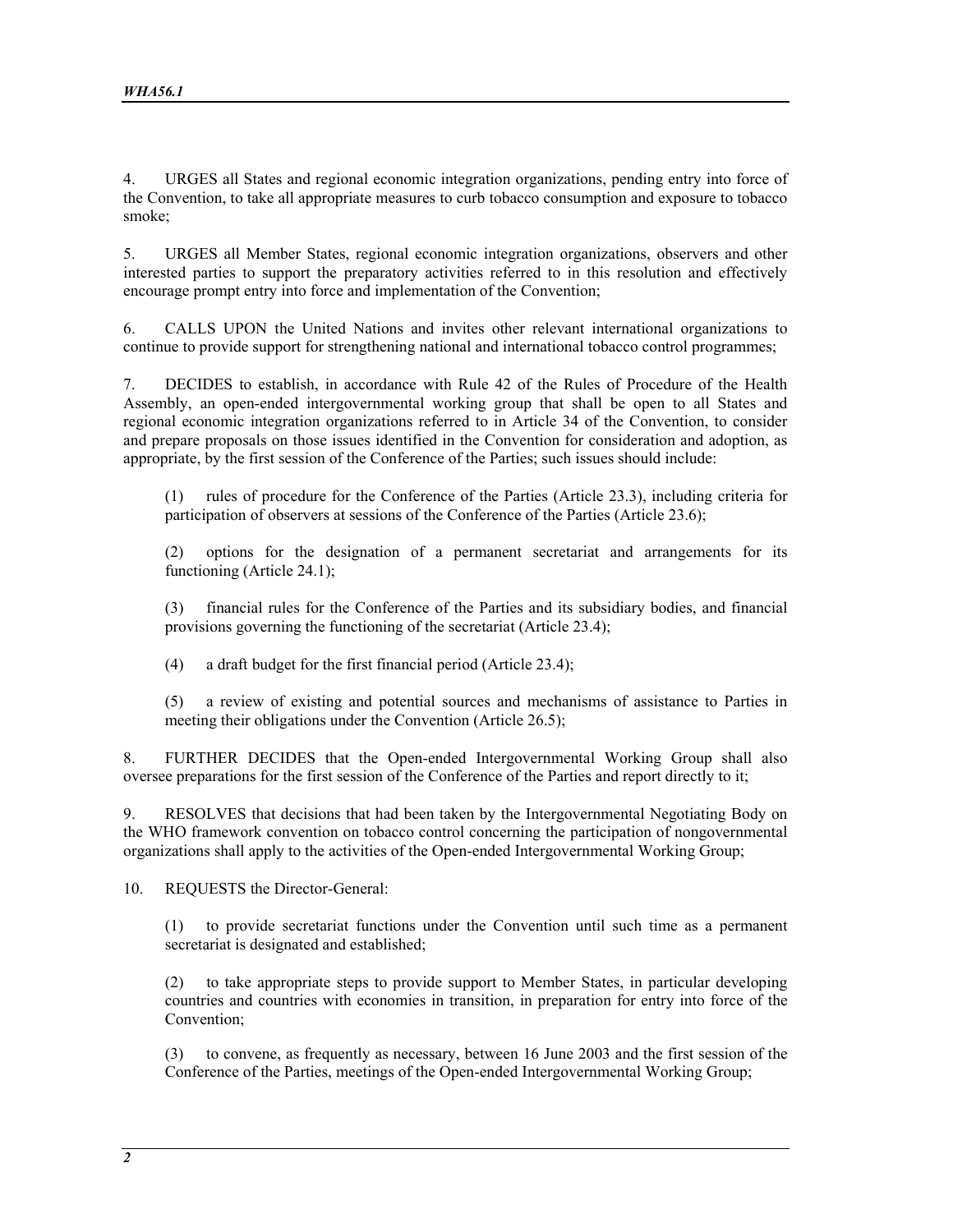(4) to continue to ensure that WHO plays a key role in providing technical advice, direction and support for global tobacco control;

(5) to keep the Health Assembly informed of progress made toward entry into force of the Convention and of preparations under way for the first session of the Conference of the Parties.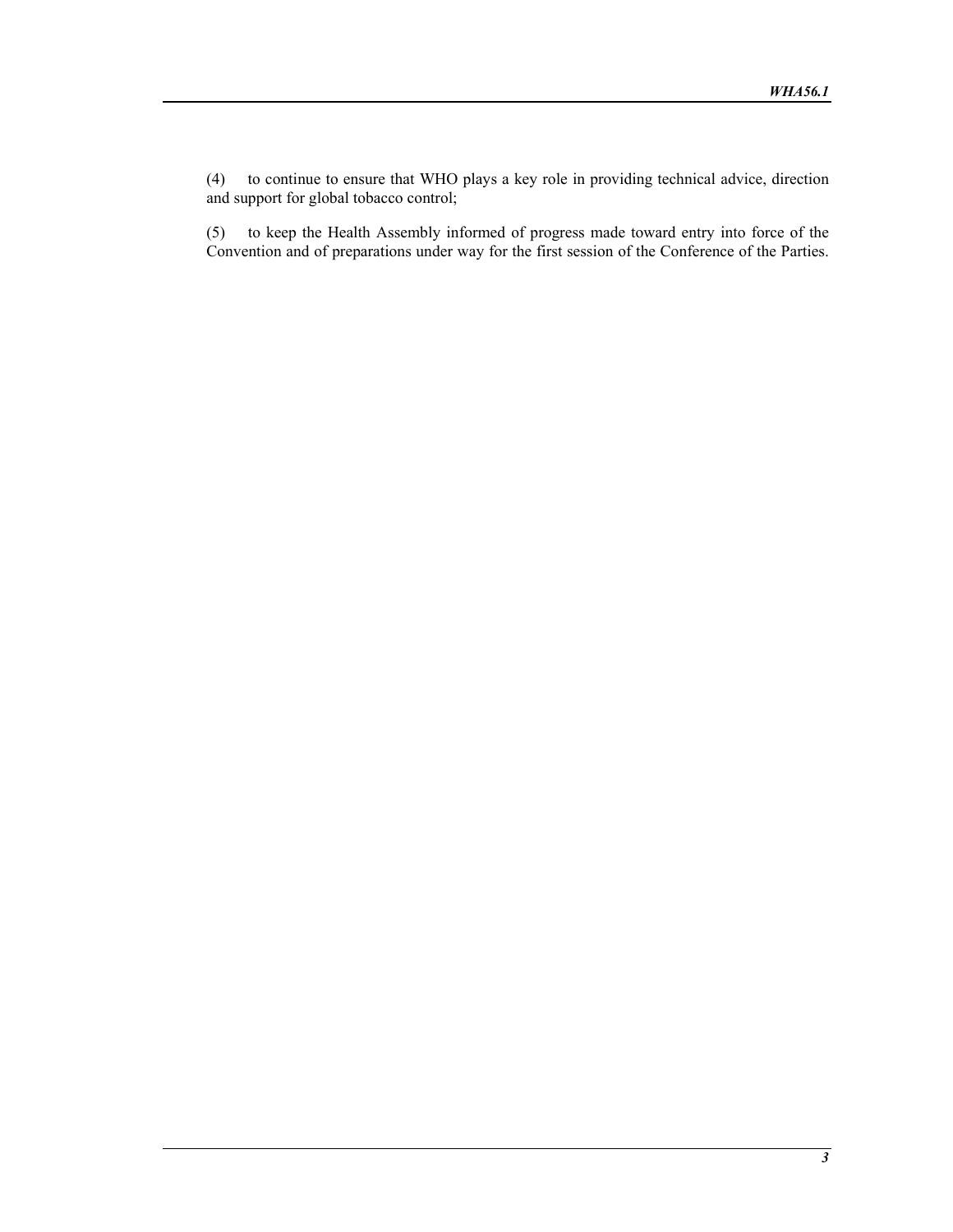#### ANNEX

#### **WHO Framework Convention on Tobacco Control**

#### *Preamble*

The Parties to this Convention,

*Determined* to give priority to their right to protect public health,

*Recognizing* that the spread of the tobacco epidemic is a global problem with serious consequences for public health that calls for the widest possible international cooperation and the participation of all countries in an effective, appropriate and comprehensive international response,

*Reflecting* the concern of the international community about the devastating worldwide health, social, economic and environmental consequences of tobacco consumption and exposure to tobacco smoke,

*Seriously concerned* about the increase in the worldwide consumption and production of cigarettes and other tobacco products, particularly in developing countries, as well as about the burden this places on families, on the poor, and on national health systems,

*Recognizing* that scientific evidence has unequivocally established that tobacco consumption and exposure to tobacco smoke cause death, disease and disability, and that there is a time lag between the exposure to smoking and the other uses of tobacco products and the onset of tobacco-related diseases,

*Recognizing also* that cigarettes and some other products containing tobacco are highly engineered so as to create and maintain dependence, and that many of the compounds they contain and the smoke they produce are pharmacologically active, toxic, mutagenic and carcinogenic, and that tobacco dependence is separately classified as a disorder in major international classifications of diseases,

*Acknowledging* that there is clear scientific evidence that prenatal exposure to tobacco smoke causes adverse health and developmental conditions for children,

*Deeply concerned* about the escalation in smoking and other forms of tobacco consumption by children and adolescents worldwide, particularly smoking at increasingly early ages,

*Alarmed* by the increase in smoking and other forms of tobacco consumption by women and young girls worldwide and keeping in mind the need for full participation of women at all levels of policy-making and implementation and the need for gender-specific tobacco control strategies,

*Deeply concerned* about the high levels of smoking and other forms of tobacco consumption by indigenous peoples,

*Seriously concerned* about the impact of all forms of advertising, promotion and sponsorship aimed at encouraging the use of tobacco products,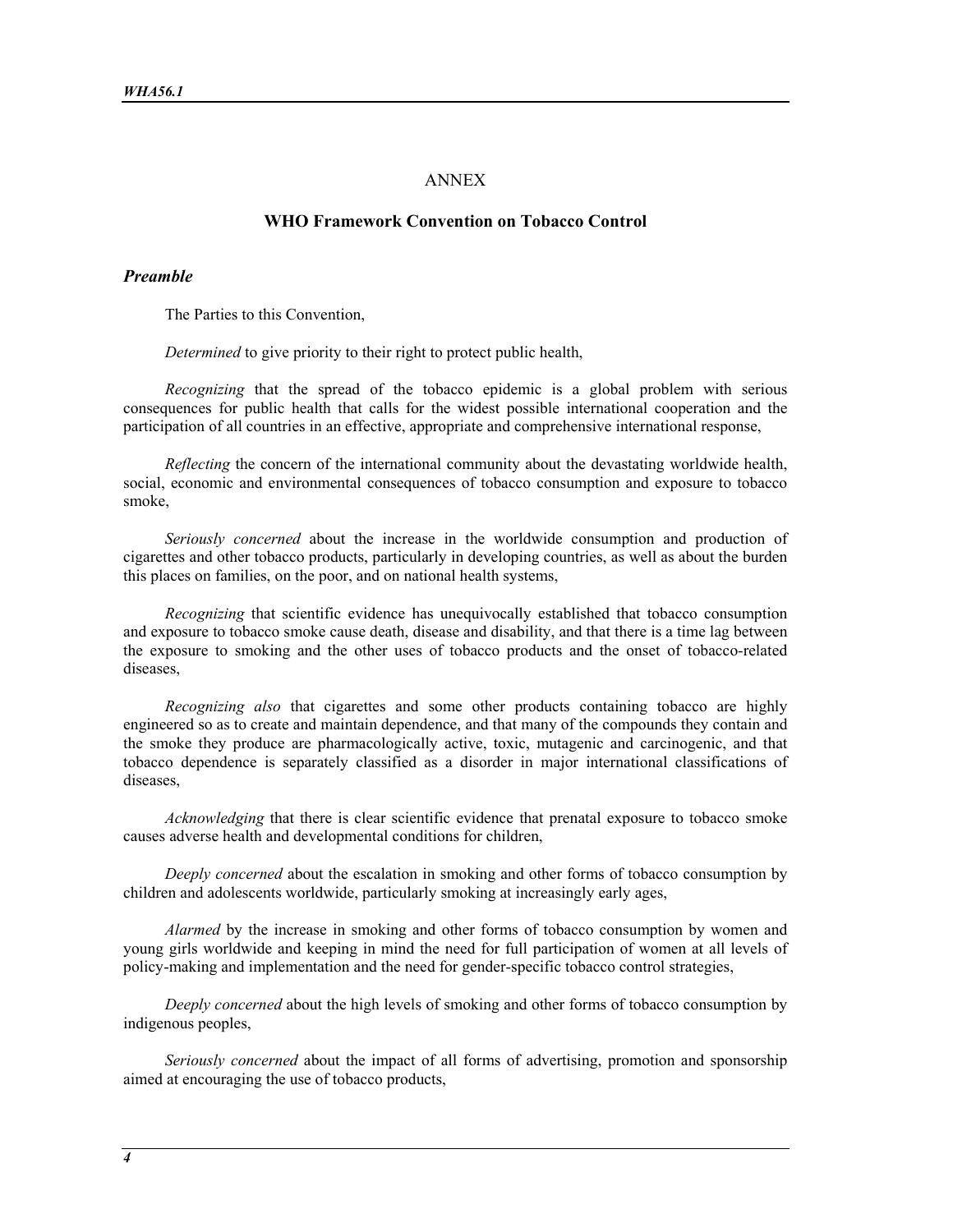*Recognizing* that cooperative action is necessary to eliminate all forms of illicit trade in cigarettes and other tobacco products, including smuggling, illicit manufacturing and counterfeiting,

*Acknowledging* that tobacco control at all levels and particularly in developing countries and in countries with economies in transition requires sufficient financial and technical resources commensurate with the current and projected need for tobacco control activities,

*Recognizing* the need to develop appropriate mechanisms to address the long-term social and economic implications of successful tobacco demand reduction strategies,

*Mindful* of the social and economic difficulties that tobacco control programmes may engender in the medium and long term in some developing countries and countries with economies in transition, and recognizing their need for technical and financial assistance in the context of nationally developed strategies for sustainable development,

*Conscious* of the valuable work being conducted by many States on tobacco control and commending the leadership of the World Health Organization as well as the efforts of other organizations and bodies of the United Nations system and other international and regional intergovernmental organizations in developing measures on tobacco control,

*Emphasizing* the special contribution of nongovernmental organizations and other members of civil society not affiliated with the tobacco industry, including health professional bodies, women's, youth, environmental and consumer groups, and academic and health care institutions, to tobacco control efforts nationally and internationally and the vital importance of their participation in national and international tobacco control efforts,

*Recognizing* the need to be alert to any efforts by the tobacco industry to undermine or subvert tobacco control efforts and the need to be informed of activities of the tobacco industry that have a negative impact on tobacco control efforts,

*Recalling* Article 12 of the International Covenant on Economic, Social and Cultural Rights, adopted by the United Nations General Assembly on 16 December 1966, which states that it is the right of everyone to the enjoyment of the highest attainable standard of physical and mental health,

*Recalling also* the preamble to the Constitution of the World Health Organization, which states that the enjoyment of the highest attainable standard of health is one of the fundamental rights of every human being without distinction of race, religion, political belief, economic or social condition,

*Determined* to promote measures of tobacco control based on current and relevant scientific, technical and economic considerations,

*Recalling* that the Convention on the Elimination of All Forms of Discrimination against Women, adopted by the United Nations General Assembly on 18 December 1979, provides that States Parties to that Convention shall take appropriate measures to eliminate discrimination against women in the field of health care,

*Recalling further* that the Convention on the Rights of the Child, adopted by the United Nations General Assembly on 20 November 1989, provides that States Parties to that Convention recognize the right of the child to the enjoyment of the highest attainable standard of health,

*Have agreed*, as follows: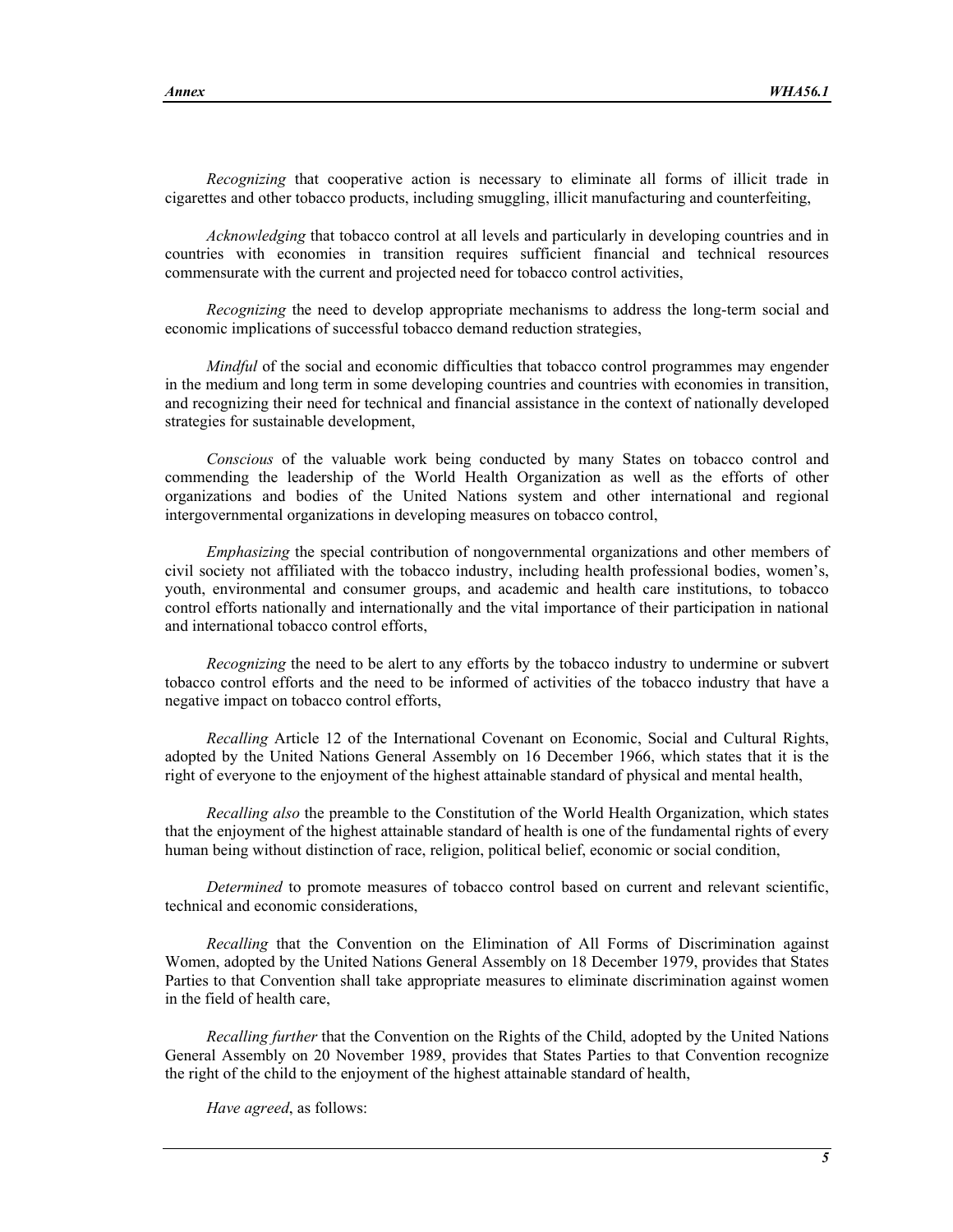# **PART I: INTRODUCTION**

### *Article 1*

### *Use of terms*

For the purposes of this Convention:

(a) "illicit trade" means any practice or conduct prohibited by law and which relates to production, shipment, receipt, possession, distribution, sale or purchase including any practice or conduct intended to facilitate such activity;

(b) "regional economic integration organization" means an organization that is composed of several sovereign states, and to which its Member States have transferred competence over a range of matters, including the authority to make decisions binding on its Member States in respect of those matters; $<sup>1</sup>$ </sup>

(c) "tobacco advertising and promotion" means any form of commercial communication, recommendation or action with the aim, effect or likely effect of promoting a tobacco product or tobacco use either directly or indirectly;

(d) "tobacco control" means a range of supply, demand and harm reduction strategies that aim to improve the health of a population by eliminating or reducing their consumption of tobacco products and exposure to tobacco smoke;

(e) "tobacco industry" means tobacco manufacturers, wholesale distributors and importers of tobacco products;

(f) "tobacco products" means products entirely or partly made of the leaf tobacco as raw material which are manufactured to be used for smoking, sucking, chewing or snuffing;

(g) "tobacco sponsorship" means any form of contribution to any event, activity or individual with the aim, effect or likely effect of promoting a tobacco product or tobacco use either directly or indirectly;

### *Article 2*

### *Relationship between this Convention and other agreements and legal instruments*

1. In order to better protect human health, Parties are encouraged to implement measures beyond those required by this Convention and its protocols, and nothing in these instruments shall prevent a Party from imposing stricter requirements that are consistent with their provisions and are in accordance with international law.

2. The provisions of the Convention and its protocols shall in no way affect the right of Parties to enter into bilateral or multilateral agreements, including regional or subregional agreements, on issues relevant or additional to the Convention and its protocols, provided that such agreements are compatible with their obligations under the Convention and its protocols. The Parties concerned shall communicate such agreements to the Conference of the Parties through the Secretariat.

 $\overline{a}$ 

<sup>&</sup>lt;sup>1</sup> Where appropriate, national will refer equally to regional economic integration organizations.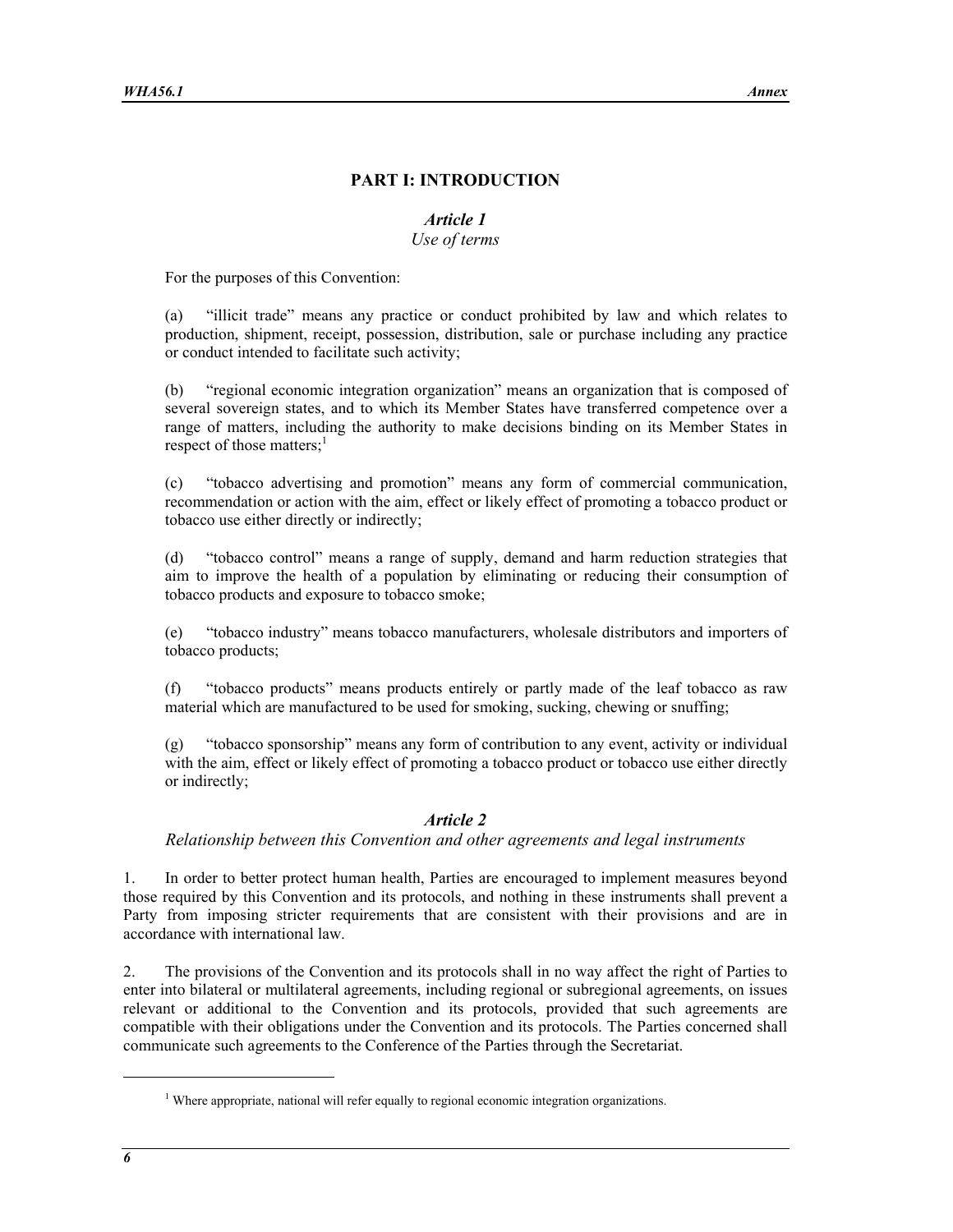#### **PART II: OBJECTIVE, GUIDING PRINCIPLES AND GENERAL OBLIGATIONS**

# *Article 3*

# *Objective*

The objective of this Convention and its protocols is to protect present and future generations from the devastating health, social, environmental and economic consequences of tobacco consumption and exposure to tobacco smoke by providing a framework for tobacco control measures to be implemented by the Parties at the national, regional and international levels in order to reduce continually and substantially the prevalence of tobacco use and exposure to tobacco smoke.

### *Article 4*

### *Guiding principles*

To achieve the objective of this Convention and its protocols and to implement its provisions, the Parties shall be guided, *inter alia*, by the principles set out below:

1. Every person should be informed of the health consequences, addictive nature and mortal threat posed by tobacco consumption and exposure to tobacco smoke and effective legislative, executive, administrative or other measures should be contemplated at the appropriate governmental level to protect all persons from exposure to tobacco smoke.

2. Strong political commitment is necessary to develop and support, at the national, regional and international levels, comprehensive multisectoral measures and coordinated responses, taking into consideration:

(a) the need to take measures to protect all persons from exposure to tobacco smoke;

(b) the need to take measures to prevent the initiation, to promote and support cessation, and to decrease the consumption of tobacco products in any form;

(c) the need to take measures to promote the participation of indigenous individuals and communities in the development, implementation and evaluation of tobacco control programmes that are socially and culturally appropriate to their needs and perspectives; and

(d) the need to take measures to address gender-specific risks when developing tobacco control strategies.

3. International cooperation, particularly transfer of technology, knowledge and financial assistance and provision of related expertise, to establish and implement effective tobacco control programmes, taking into consideration local culture, as well as social, economic, political and legal factors, is an important part of the Convention.

4. Comprehensive multisectoral measures and responses to reduce consumption of all tobacco products at the national, regional and international levels are essential so as to prevent, in accordance with public health principles, the incidence of diseases, premature disability and mortality due to tobacco consumption and exposure to tobacco smoke.

5. Issues relating to liability, as determined by each Party within its jurisdiction, are an important part of comprehensive tobacco control.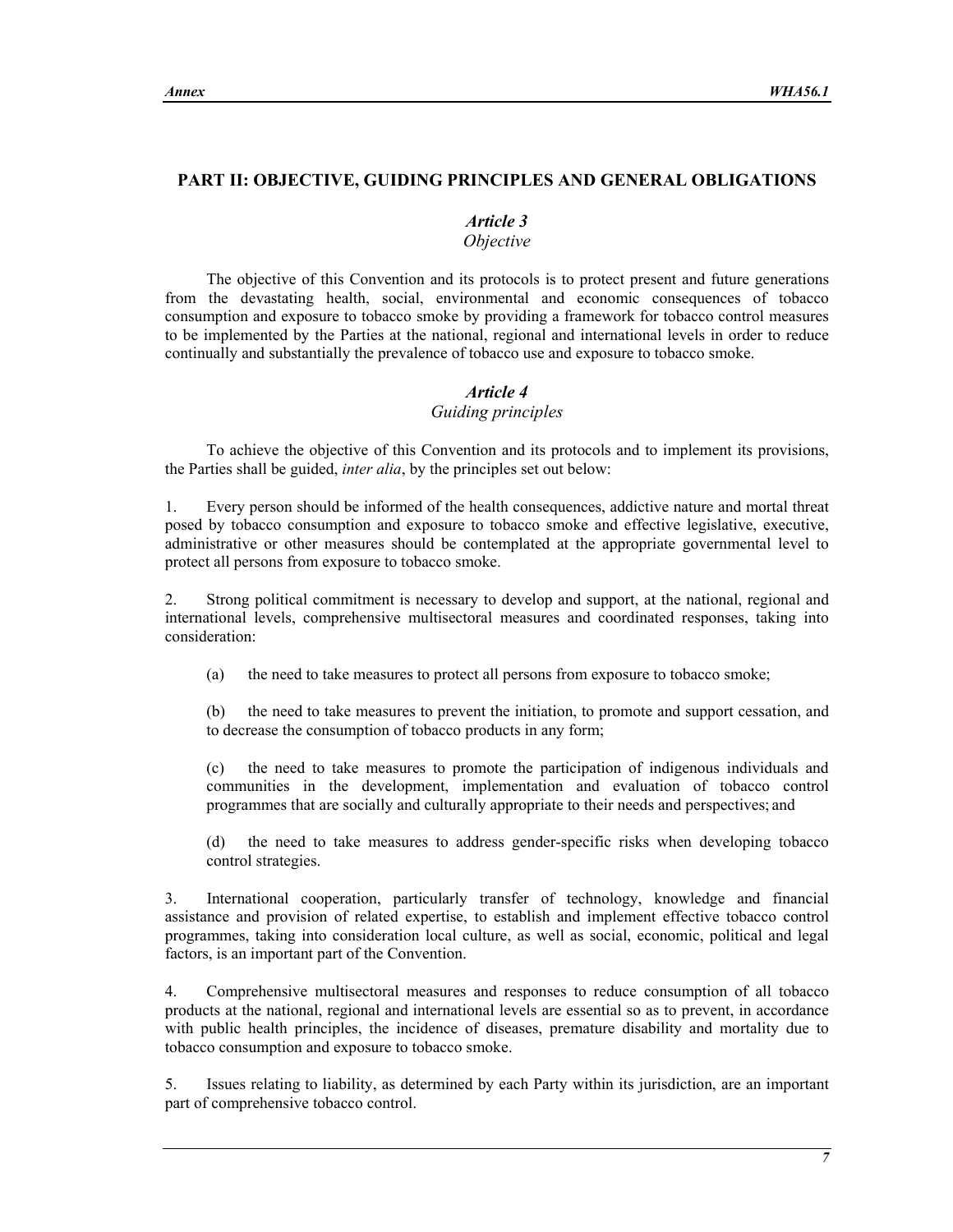6. The importance of technical and financial assistance to aid the economic transition of tobacco growers and workers whose livelihoods are seriously affected as a consequence of tobacco control programmes in developing country Parties, as well as Parties with economies in transition, should be recognized and addressed in the context of nationally developed strategies for sustainable development.

7. The participation of civil society is essential in achieving the objective of the Convention and its protocols.

### *Article 5*

#### *General obligations*

1. Each Party shall develop, implement, periodically update and review comprehensive multisectoral national tobacco control strategies, plans and programmes in accordance with this Convention and the protocols to which it is a Party.

2. Towards this end, each Party shall, in accordance with its capabilities:

(a) establish or reinforce and finance a national coordinating mechanism or focal points for tobacco control; and

(b) adopt and implement effective legislative, executive, administrative and/or other measures and cooperate, as appropriate, with other Parties in developing appropriate policies for preventing and reducing tobacco consumption, nicotine addiction and exposure to tobacco smoke.

3. In setting and implementing their public health policies with respect to tobacco control, Parties shall act to protect these policies from commercial and other vested interests of the tobacco industry in accordance with national law.

4. The Parties shall cooperate in the formulation of proposed measures, procedures and guidelines for the implementation of the Convention and the protocols to which they are Parties.

5. The Parties shall cooperate, as appropriate, with competent international and regional intergovernmental organizations and other bodies to achieve the objectives of the Convention and the protocols to which they are Parties.

6. The Parties shall, within means and resources at their disposal, cooperate to raise financial resources for effective implementation of the Convention through bilateral and multilateral funding mechanisms.

### **PART III: MEASURES RELATING TO THE REDUCTION OF DEMAND FOR TOBACCO**

### *Article 6*

### *Price and tax measures to reduce the demand for tobacco*

1. The Parties recognize that price and tax measures are an effective and important means of reducing tobacco consumption by various segments of the population, in particular young persons.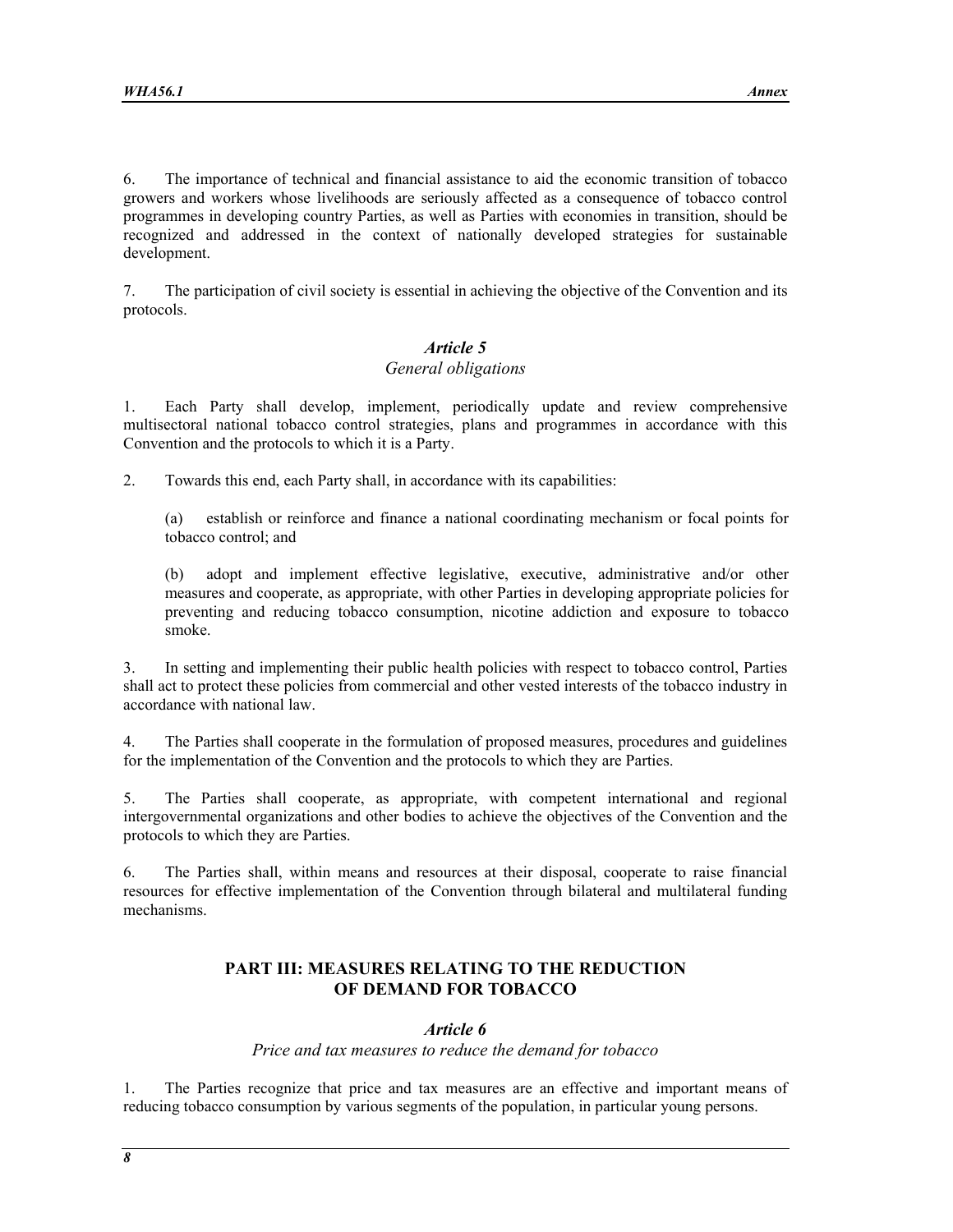2. Without prejudice to the sovereign right of the Parties to determine and establish their taxation policies, each Party should take account of its national health objectives concerning tobacco control and adopt or maintain, as appropriate, measures which may include:

(a) implementing tax policies and, where appropriate, price policies, on tobacco products so as to contribute to the health objectives aimed at reducing tobacco consumption; and

(b) prohibiting or restricting, as appropriate, sales to and/or importations by international travellers of tax- and duty-free tobacco products.

3. The Parties shall provide rates of taxation for tobacco products and trends in tobacco consumption in their periodic reports to the Conference of the Parties, in accordance with Article 21.

#### *Article 7*

#### *Non-price measures to reduce the demand for tobacco*

The Parties recognize that comprehensive non-price measures are an effective and important means of reducing tobacco consumption. Each Party shall adopt and implement effective legislative, executive, administrative or other measures necessary to implement its obligations pursuant to Articles 8 to 13 and shall cooperate, as appropriate, with each other directly or through competent international bodies with a view to their implementation. The Conference of the Parties shall propose appropriate guidelines for the implementation of the provisions of these Articles.

#### *Article 8*

#### *Protection from exposure to tobacco smoke*

1. Parties recognize that scientific evidence has unequivocally established that exposure to tobacco smoke causes death, disease and disability.

2. Each Party shall adopt and implement in areas of existing national jurisdiction as determined by national law and actively promote at other jurisdictional levels the adoption and implementation of effective legislative, executive, administrative and/or other measures, providing for protection from exposure to tobacco smoke in indoor workplaces, public transport, indoor public places and, as appropriate, other public places.

# *Article 9*

#### *Regulation of the contents of tobacco products*

The Conference of the Parties, in consultation with competent international bodies, shall propose guidelines for testing and measuring the contents and emissions of tobacco products, and for the regulation of these contents and emissions. Each Party shall, where approved by competent national authorities, adopt and implement effective legislative, executive and administrative or other measures for such testing and measuring, and for such regulation.

#### *Article 10*

#### *Regulation of tobacco product disclosures*

Each Party shall, in accordance with its national law, adopt and implement effective legislative, executive, administrative or other measures requiring manufacturers and importers of tobacco products to disclose to governmental authorities information about the contents and emissions of tobacco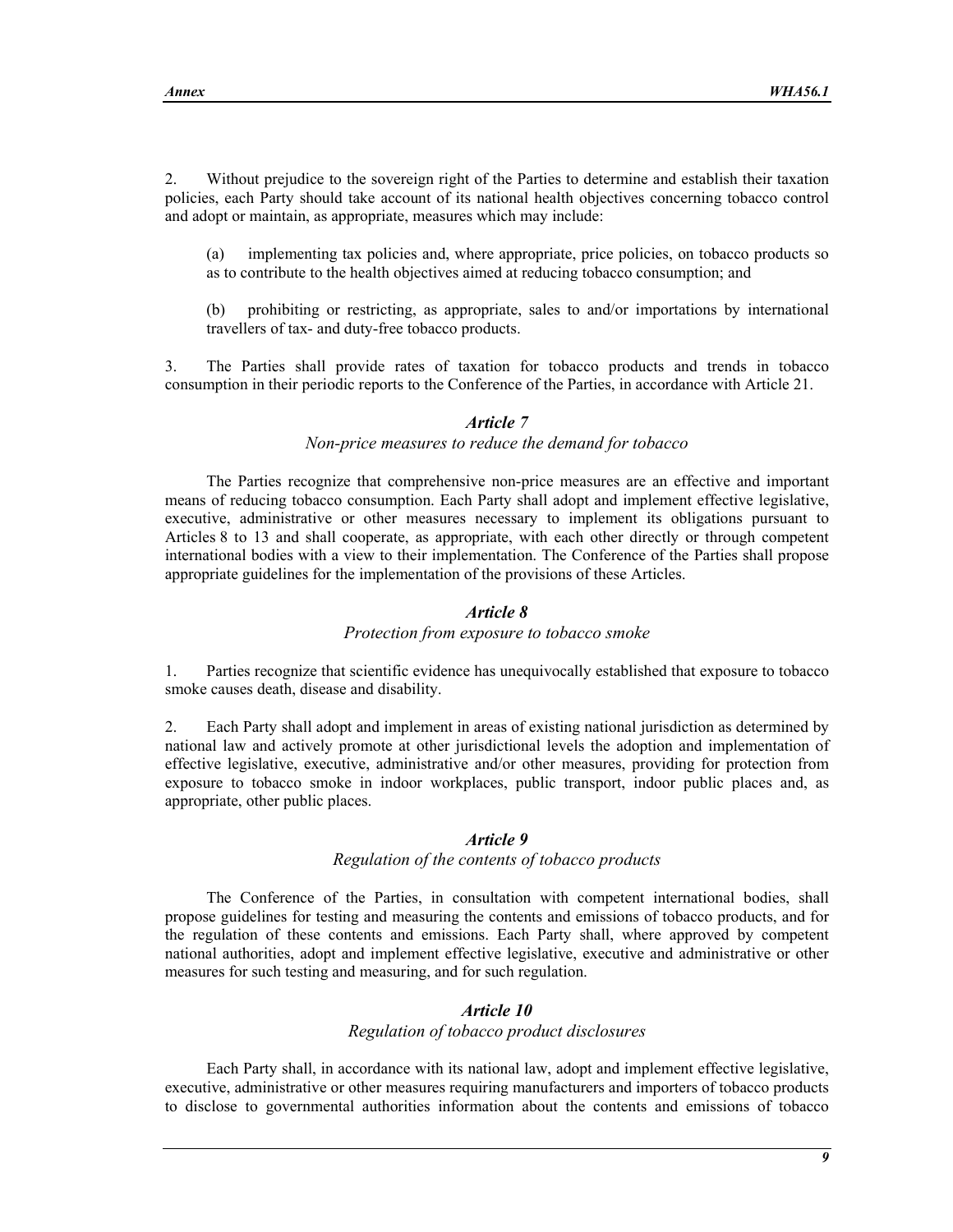products. Each Party shall further adopt and implement effective measures for public disclosure of information about the toxic constituents of the tobacco products and the emissions that they may produce.

#### *Article 11*

### *Packaging and labelling of tobacco products*

1. Each Party shall, within a period of three years after entry into force of this Convention for that Party, adopt and implement, in accordance with its national law, effective measures to ensure that:

(a) tobacco product packaging and labelling do not promote a tobacco product by any means that are false, misleading, deceptive or likely to create an erroneous impression about its characteristics, health effects, hazards or emissions, including any term, descriptor, trademark, figurative or any other sign that directly or indirectly creates the false impression that a particular tobacco product is less harmful than other tobacco products. These may include terms such as "low tar", "light", "ultra-light", or "mild"; and

(b) each unit packet and package of tobacco products and any outside packaging and labelling of such products also carry health warnings describing the harmful effects of tobacco use, and may include other appropriate messages. These warnings and messages:

- (i) shall be approved by the competent national authority,
- (ii) shall be rotating,
- (iii) shall be large, clear, visible and legible,

(iv) should be 50% or more of the principal display areas but shall be no less than 30% of the principal display areas,

(v) may be in the form of or include pictures or pictograms.

2. Each unit packet and package of tobacco products and any outside packaging and labelling of such products shall, in addition to the warnings specified in paragraph 1(b) of this Article, contain information on relevant constituents and emissions of tobacco products as defined by national authorities.

3. Each Party shall require that the warnings and other textual information specified in paragraphs 1(b) and paragraph 2 of this Article will appear on each unit packet and package of tobacco products and any outside packaging and labelling of such products in its principal language or languages.

4. For the purposes of this Article, the term "outside packaging and labelling" in relation to tobacco products applies to any packaging and labelling used in the retail sale of the product.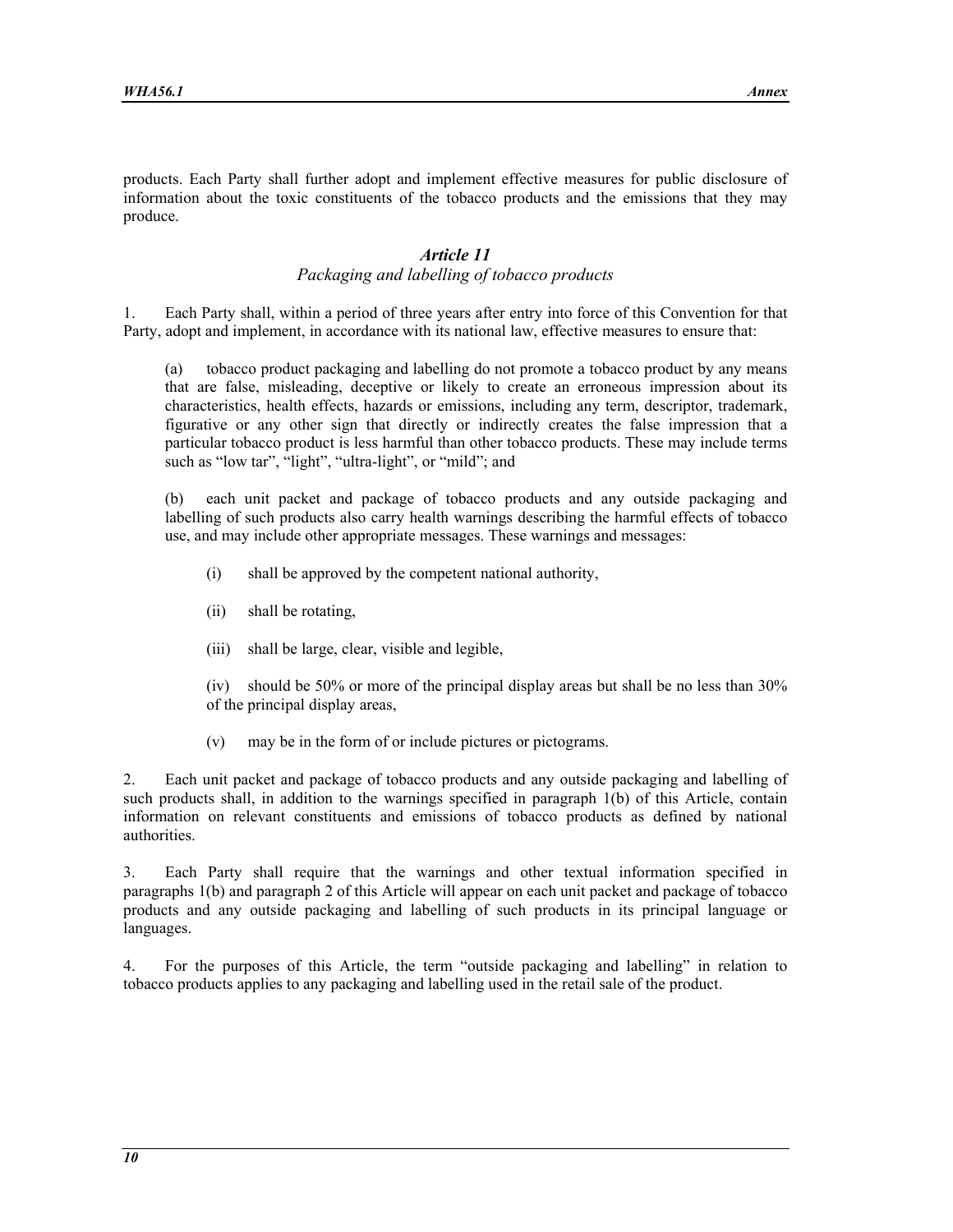### *Article 12*

### *Education, communication, training and public awareness*

Each Party shall promote and strengthen public awareness of tobacco control issues, using all available communication tools, as appropriate. Towards this end, each Party shall adopt and implement effective legislative, executive, administrative or other measures to promote:

(a) broad access to effective and comprehensive educational and public awareness programmes on the health risks including the addictive characteristics of tobacco consumption and exposure to tobacco smoke;

(b) public awareness about the health risks of tobacco consumption and exposure to tobacco smoke, and about the benefits of the cessation of tobacco use and tobacco-free lifestyles as specified in Article 14.2;

(c) public access, in accordance with national law, to a wide range of information on the tobacco industry as relevant to the objective of this Convention;

(d) effective and appropriate training or sensitization and awareness programmes on tobacco control addressed to persons such as health workers, community workers, social workers, media professionals, educators, decision-makers, administrators and other concerned persons;

(e) awareness and participation of public and private agencies and nongovernmental organizations not affiliated with the tobacco industry in developing and implementing intersectoral programmes and strategies for tobacco control; and

(f) public awareness of and access to information regarding the adverse health, economic, and environmental consequences of tobacco production and consumption.

#### *Article 13*

### *Tobacco advertising, promotion and sponsorship*

1. Parties recognize that a comprehensive ban on advertising, promotion and sponsorship would reduce the consumption of tobacco products*.*

2. Each Party shall, in accordance with its constitution or constitutional principles, undertake a comprehensive ban of all tobacco advertising, promotion and sponsorship. This shall include, subject to the legal environment and technical means available to that Party, a comprehensive ban on crossborder advertising, promotion and sponsorship originating from its territory. In this respect, within the period of five years after entry into force of this Convention for that Party, each Party shall undertake appropriate legislative, executive, administrative and/or other measures and report accordingly in conformity with Article 21.

3. A Party that is not in a position to undertake a comprehensive ban due to its constitution or constitutional principles shall apply restrictions on all tobacco advertising, promotion and sponsorship. This shall include, subject to the legal environment and technical means available to that Party, restrictions or a comprehensive ban on advertising, promotion and sponsorship originating from its territory with cross-border effects. In this respect, each Party shall undertake appropriate legislative, executive, administrative and/or other measures and report accordingly in conformity with Article 21.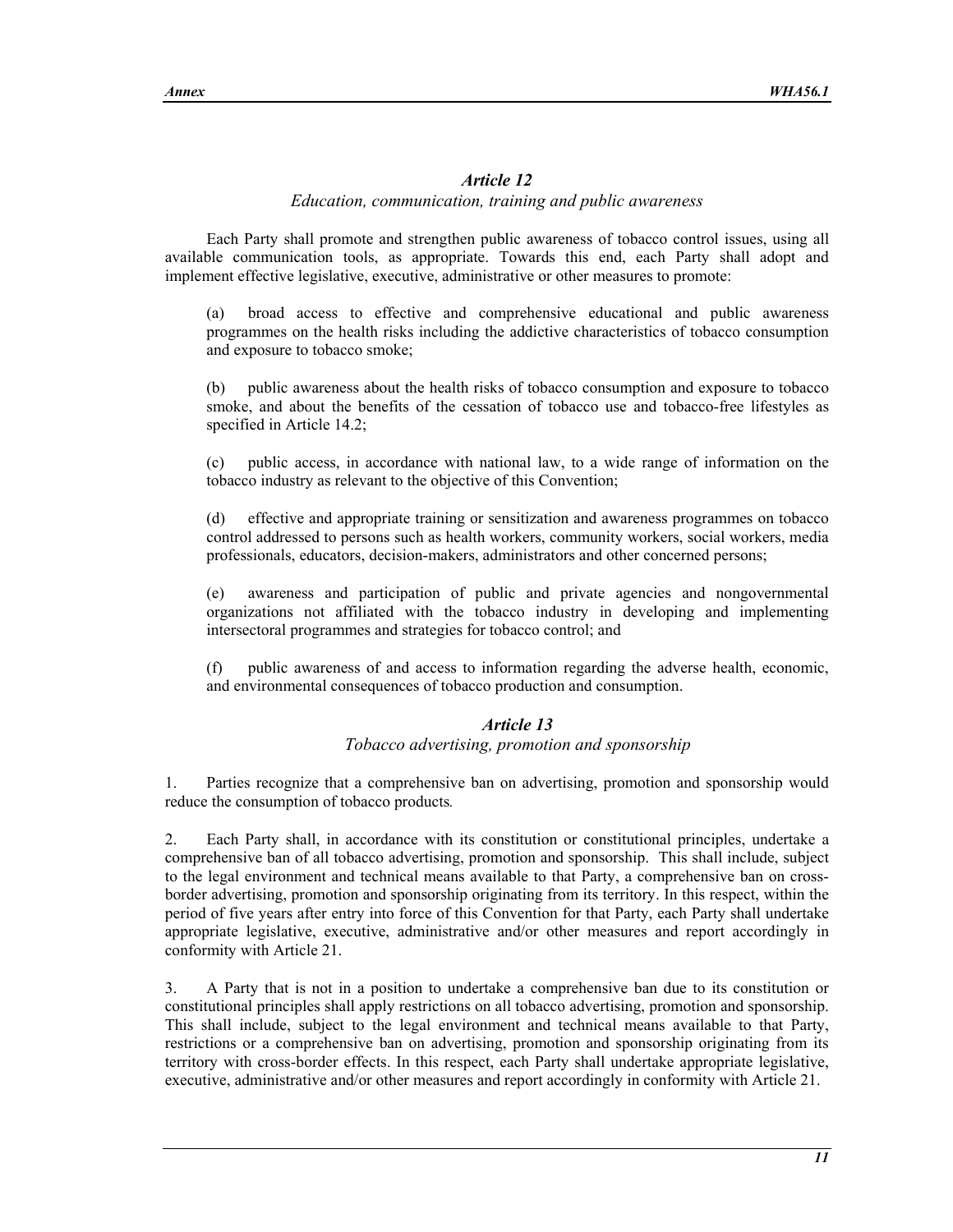4. As a minimum, and in accordance with its constitution or constitutional principles, each Party shall:

(a) prohibit all forms of tobacco advertising, promotion and sponsorship that promote a tobacco product by any means that are false, misleading or deceptive or likely to create an erroneous impression about its characteristics, health effects, hazards or emissions;

(b) require that health or other appropriate warnings or messages accompany all tobacco advertising and, as appropriate, promotion and sponsorship;

(c) restrict the use of direct or indirect incentives that encourage the purchase of tobacco products by the public;

(d) require, if it does not have a comprehensive ban, the disclosure to relevant governmental authorities of expenditures by the tobacco industry on advertising, promotion and sponsorship not yet prohibited. Those authorities may decide to make those figures available, subject to national law, to the public and to the Conference of the Parties, pursuant to Article 21;

(e) undertake a comprehensive ban or, in the case of a Party that is not in a position to undertake a comprehensive ban due to its constitution or constitutional principles, restrict tobacco advertising, promotion and sponsorship on radio, television, print media and, as appropriate, other media, such as the internet, within a period of five years; and

(f) prohibit, or in the case of a Party that is not in a position to prohibit due to its constitution or constitutional principles restrict, tobacco sponsorship of international events, activities and/or participants therein.

5. Parties are encouraged to implement measures beyond the obligations set out in paragraph 4.

6. Parties shall cooperate in the development of technologies and other means necessary to facilitate the elimination of cross-border advertising.

7. Parties which have a ban on certain forms of tobacco advertising, promotion and sponsorship have the sovereign right to ban those forms of cross-border tobacco advertising, promotion and sponsorship entering their territory and to impose equal penalties as those applicable to domestic advertising, promotion and sponsorship originating from their territory in accordance with their national law. This paragraph does not endorse or approve of any particular penalty.

8. Parties shall consider the elaboration of a protocol setting out appropriate measures that require international collaboration for a comprehensive ban on cross-border advertising, promotion and sponsorship.

### *Article 14*

#### *Demand reduction measures concerning tobacco dependence and cessation*

1. Each Party shall develop and disseminate appropriate, comprehensive and integrated guidelines based on scientific evidence and best practices, taking into account national circumstances and priorities, and shall take effective measures to promote cessation of tobacco use and adequate treatment for tobacco dependence.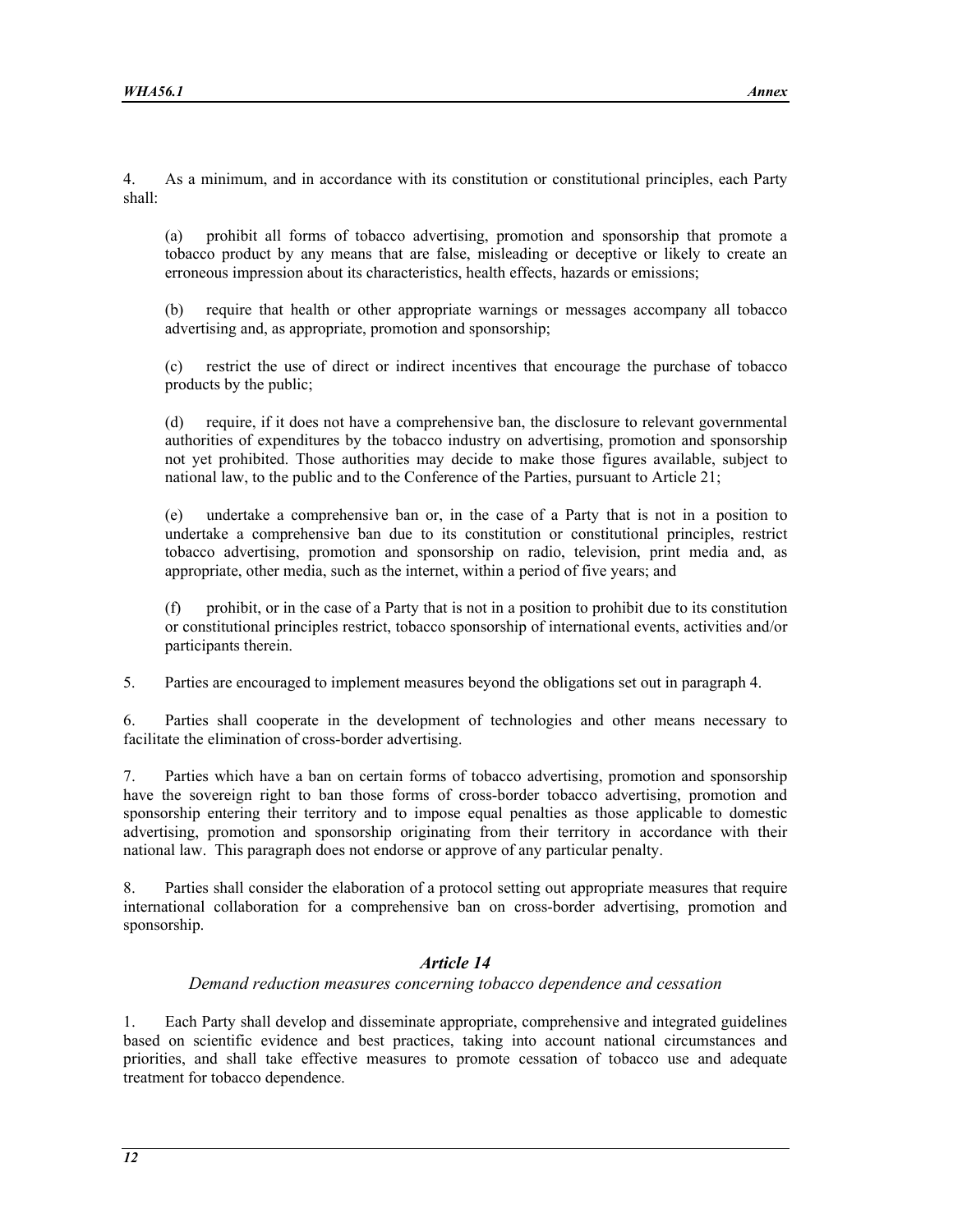$\overline{a}$ 

2. Towards this end, each Party shall endeavour to:

(a) design and implement effective programmes aimed at promoting the cessation of tobacco use, in such locations as educational institutions, health care facilities, workplaces and sporting environments;

(b) include diagnosis and treatment of tobacco dependence and counselling services on cessation of tobacco use in national health and education programmes, plans and strategies, with the participation of health workers, community workers and social workers as appropriate;

(c) establish in health care facilities and rehabilitation centres programmes for diagnosing, counselling, preventing and treating tobacco dependence; and

(d) collaborate with other Parties to facilitate accessibility and affordability for treatment of tobacco dependence including pharmaceutical products pursuant to Article 22. Such products and their constituents may include medicines, products used to administer medicines and diagnostics when appropriate.

### **PART IV: MEASURES RELATING TO THE REDUCTION OF THE SUPPLY OF TOBACCO**

#### *Article 15*

*Illicit trade in tobacco products<sup>1</sup>*

1. The Parties recognize that the elimination of all forms of illicit trade in tobacco products, including smuggling, illicit manufacturing and counterfeiting, and the development and implementation of related national law, in addition to subregional, regional and global agreements, are essential components of tobacco control.

2. Each Party shall adopt and implement effective legislative, executive, administrative or other measures to ensure that all unit packets and packages of tobacco products and any outside packaging of such products are marked to assist Parties in determining the origin of tobacco products, and in accordance with national law and relevant bilateral or multilateral agreements, assist Parties in determining the point of diversion and monitor, document and control the movement of tobacco products and their legal status. In addition, each Party shall:

(a) require that unit packets and packages of tobacco products for retail and wholesale use that are sold on its domestic market carry the statement: *"Sales only allowed in (insert name of the country, subnational, regional or federal unit)"* or carry any other effective marking indicating the final destination or which would assist authorities in determining whether the product is legally for sale on the domestic market; and

(b) consider, as appropriate, developing a practical tracking and tracing regime that would further secure the distribution system and assist in the investigation of illicit trade.

<sup>&</sup>lt;sup>1</sup> There has been considerable discussion throughout the pre-negotiation and negotiation process concerning the adoption of an early protocol on illicit trade in tobacco products. The negotiation of such a protocol could be initiated by the INB immediately following the adoption of the FCTC, or at a later stage by the Conference of the Parties.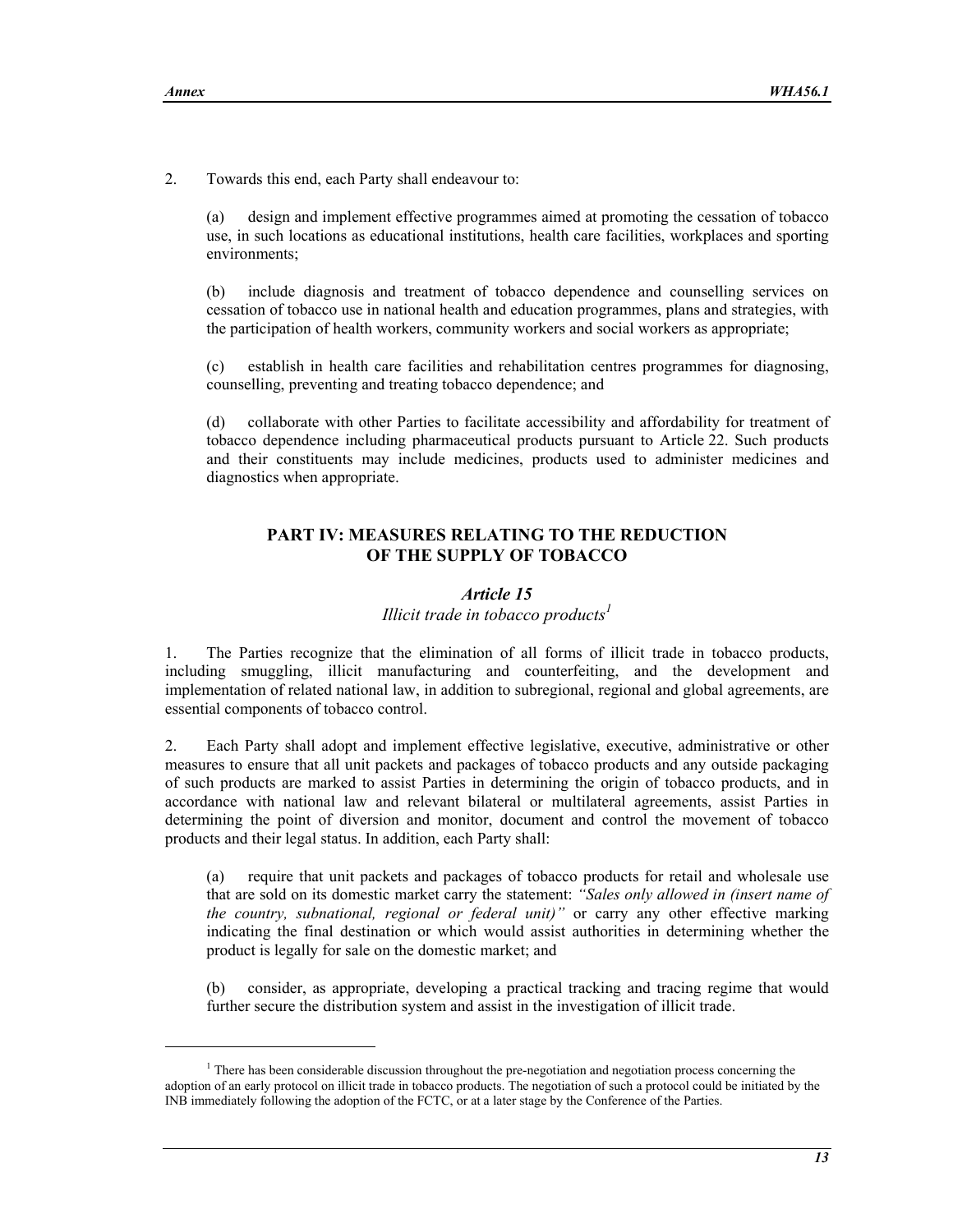3. Each Party shall require that the packaging information or marking specified in paragraph 2 of this Article shall be presented in legible form and/or appear in its principal language or languages.

4. With a view to eliminating illicit trade in tobacco products, each Party shall:

(a) monitor and collect data on cross-border trade in tobacco products, including illicit trade, and exchange information among customs, tax and other authorities, as appropriate, and in accordance with national law and relevant applicable bilateral or multilateral agreements;

(b) enact or strengthen legislation, with appropriate penalties and remedies, against illicit trade in tobacco products, including counterfeit and contraband cigarettes;

(c) take appropriate steps to ensure that all confiscated manufacturing equipment, counterfeit and contraband cigarettes and other tobacco products are destroyed, using environmentallyfriendly methods where feasible, or disposed of in accordance with national law;

(d) adopt and implement measures to monitor, document and control the storage and distribution of tobacco products held or moving under suspension of taxes or duties within its jurisdiction; and

(e) adopt measures as appropriate to enable the confiscation of proceeds derived from the illicit trade in tobacco products.

5. Information collected pursuant to subparagraphs 4(a) and 4(d) of this Article shall, as appropriate, be provided in aggregate form by the Parties in their periodic reports to the Conference of the Parties, in accordance with Article 21.

6. The Parties shall, as appropriate and in accordance with national law, promote cooperation between national agencies, as well as relevant regional and international intergovernmental organizations as it relates to investigations, prosecutions and proceedings, with a view to eliminating illicit trade in tobacco products. Special emphasis shall be placed on cooperation at regional and subregional levels to combat illicit trade of tobacco products.

7. Each Party shall endeavour to adopt and implement further measures including licensing, where appropriate, to control or regulate the production and distribution of tobacco products in order to prevent illicit trade.

#### *Article 16*

#### *Sales to and by minors*

1. Each Party shall adopt and implement effective legislative, executive, administrative or other measures at the appropriate government level to prohibit the sales of tobacco products to persons under the age set by domestic law, national law or eighteen. These measures may include:

(a) requiring that all sellers of tobacco products place a clear and prominent indicator inside their point of sale about the prohibition of tobacco sales to minors and, in case of doubt, request that each tobacco purchaser provide appropriate evidence of having reached full legal age;

(b) banning the sale of tobacco products in any manner by which they are directly accessible, such as store shelves;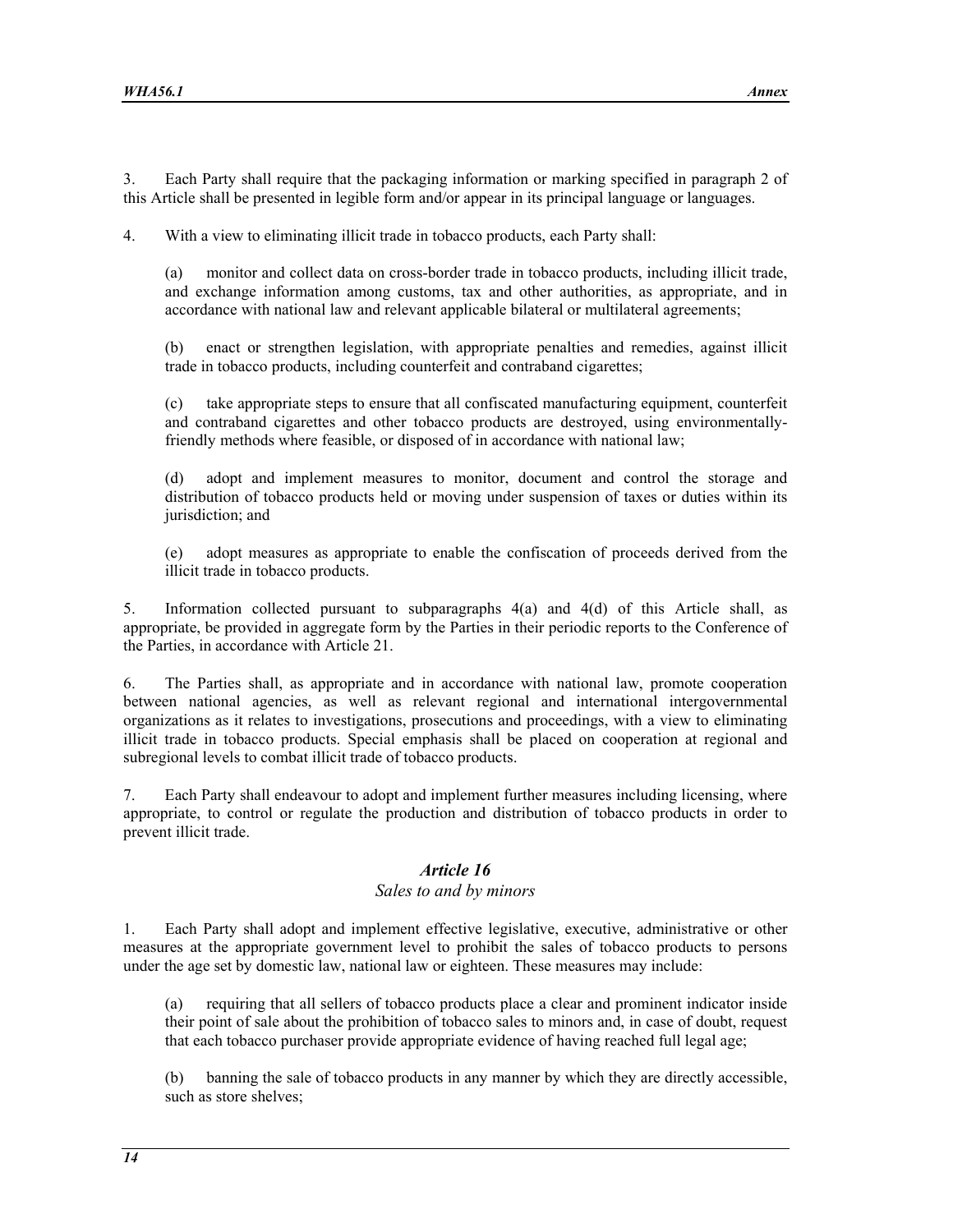(c) prohibiting the manufacture and sale of sweets, snacks, toys or any other objects in the form of tobacco products which appeal to minors; and

(d) ensuring that tobacco vending machines under its jurisdiction are not accessible to minors and do not promote the sale of tobacco products to minors.

2. Each Party shall prohibit or promote the prohibition of the distribution of free tobacco products to the public and especially minors.

3. Each Party shall endeavour to prohibit the sale of cigarettes individually or in small packets which increase the affordability of such products to minors.

4. The Parties recognize that in order to increase their effectiveness, measures to prevent tobacco product sales to minors should, where appropriate, be implemented in conjunction with other provisions contained in this Convention.

5. When signing, ratifying, accepting, approving or acceding to the Convention or at any time thereafter, a Party may, by means of a binding written declaration, indicate its commitment to prohibit the introduction of tobacco vending machines within its jurisdiction or, as appropriate, to a total ban on tobacco vending machines. The declaration made pursuant to this Article shall be circulated by the Depositary to all Parties to the Convention.

6. Each Party shall adopt and implement effective legislative, executive, administrative or other measures, including penalties against sellers and distributors, in order to ensure compliance with the obligations contained in paragraphs 1-5 of this Article.

7. Each Party should, as appropriate, adopt and implement effective legislative, executive, administrative or other measures to prohibit the sales of tobacco products by persons under the age set by domestic law, national law or eighteen.

#### *Article 17*

#### *Provision of support for economically viable alternative activities*

Parties shall, in cooperation with each other and with competent international and regional intergovernmental organizations, promote, as appropriate, economically viable alternatives for tobacco workers, growers and, as the case may be, individual sellers.

### **PART V: PROTECTION OF THE ENVIRONMENT**

#### *Article 18*

*Protection of the environment and the health of persons* 

In carrying out their obligations under this Convention, the Parties agree to have due regard to the protection of the environment and the health of persons in relation to the environment in respect of tobacco cultivation and manufacture within their respective territories.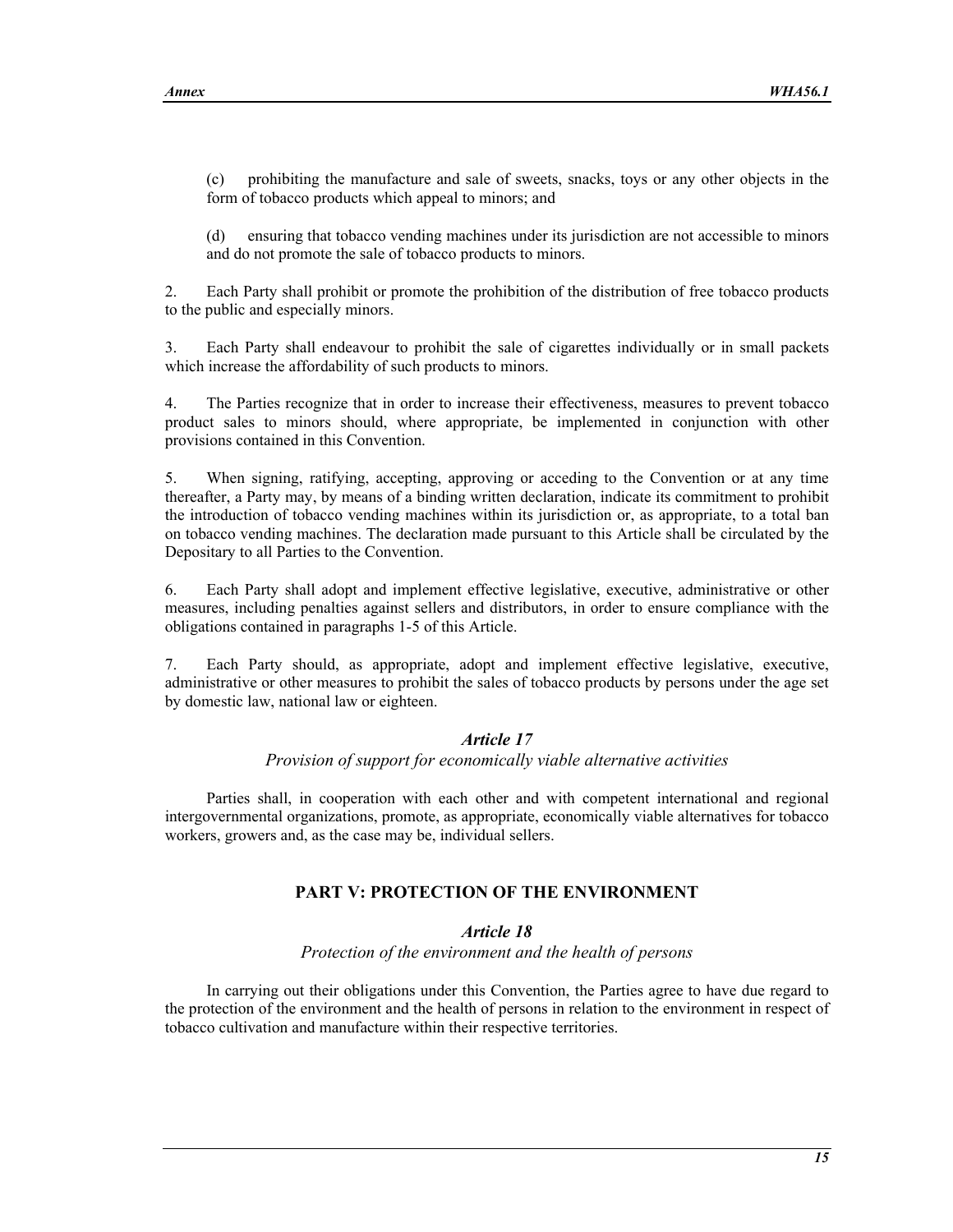### **PART VI: QUESTIONS RELATED TO LIABILITY**

### *Article 19*

### *Liability*

1. For the purpose of tobacco control, the Parties shall consider taking legislative action or promoting their existing laws, where necessary, to deal with criminal and civil liability, including compensation where appropriate.

2. Parties shall cooperate with each other in exchanging information through the Conference of the Parties in accordance with Article 21 including:

(a) information on the health effects of the consumption of tobacco products and exposure to tobacco smoke in accordance with Article 20.3(a); and

(b) information on legislation and regulations in force as well as pertinent jurisprudence.

3. The Parties shall, as appropriate and mutually agreed, within the limits of national legislation, policies, legal practices and applicable existing treaty arrangements, afford one another assistance in legal proceedings relating to civil and criminal liability consistent with this Convention.

4. The Convention shall in no way affect or limit any rights of access of the Parties to each other's courts where such rights exist.

5. The Conference of the Parties may consider, if possible, at an early stage, taking account of the work being done in relevant international fora, issues related to liability including appropriate international approaches to these issues and appropriate means to support, upon request, the Parties in their legislative and other activities in accordance with this Article.

### **PART VII: SCIENTIFIC AND TECHNICAL COOPERATION AND COMMUNICATION OF INFORMATION**

### *Article 20*

*Research, surveillance and exchange of information* 

1. The Parties undertake to develop and promote national research and to coordinate research programmes at the regional and international levels in the field of tobacco control. Towards this end, each Party shall:

(a) initiate and cooperate in, directly or through competent international and regional intergovernmental organizations and other bodies, the conduct of research and scientific assessments, and in so doing promote and encourage research that addresses the determinants and consequences of tobacco consumption and exposure to tobacco smoke as well as research for identification of alternative crops; and

(b) promote and strengthen, with the support of competent international and regional intergovernmental organizations and other bodies, training and support for all those engaged in tobacco control activities, including research, implementation and evaluation.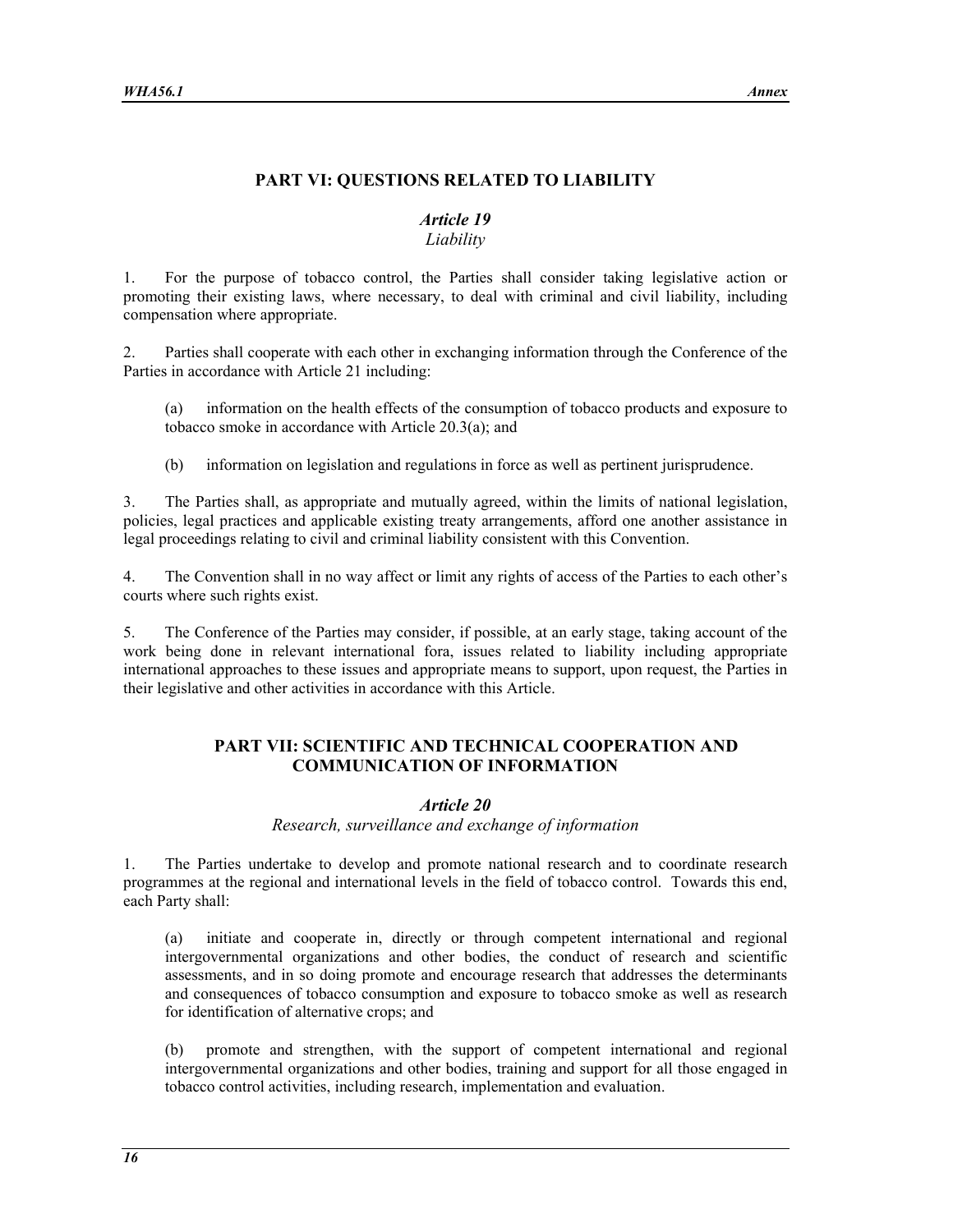2. The Parties shall establish, as appropriate, programmes for national, regional and global surveillance of the magnitude, patterns, determinants and consequences of tobacco consumption and exposure to tobacco smoke. Towards this end, the Parties should integrate tobacco surveillance programmes into national, regional and global health surveillance programmes so that data are comparable and can be analysed at the regional and international levels, as appropriate.

3. Parties recognize the importance of financial and technical assistance from international and regional intergovernmental organizations and other bodies. Each Party shall endeavour to:

(a) establish progressively a national system for the epidemiological surveillance of tobacco consumption and related social, economic and health indicators;

(b) cooperate with competent international and regional intergovernmental organizations and other bodies, including governmental and nongovernmental agencies, in regional and global tobacco surveillance and exchange of information on the indicators specified in paragraph 3(a) of this Article; and

(c) cooperate with the World Health Organization in the development of general guidelines or procedures for defining the collection, analysis and dissemination of tobacco-related surveillance data.

4. The Parties shall, subject to national law, promote and facilitate the exchange of publicly available scientific, technical, socioeconomic, commercial and legal information, as well as information regarding practices of the tobacco industry and the cultivation of tobacco, which is relevant to this Convention, and in so doing shall take into account and address the special needs of developing country Parties and Parties with economies in transition. Each Party shall endeavour to:

(a) progressively establish and maintain an updated database of laws and regulations on tobacco control and, as appropriate, information about their enforcement, as well as pertinent jurisprudence, and cooperate in the development of programmes for regional and global tobacco control;

(b) progressively establish and maintain updated data from national surveillance programmes in accordance with paragraph 3(a) of this Article; and

(c) cooperate with competent international organizations to progressively establish and maintain a global system to regularly collect and disseminate information on tobacco production, manufacture and the activities of the tobacco industry which have an impact on the Convention or national tobacco control activities.

5. Parties should cooperate in regional and international intergovernmental organizations and financial and development institutions of which they are members, to promote and encourage provision of technical and financial resources to the Secretariat to assist developing country Parties and Parties with economies in transition to meet their commitments on research, surveillance and exchange of information.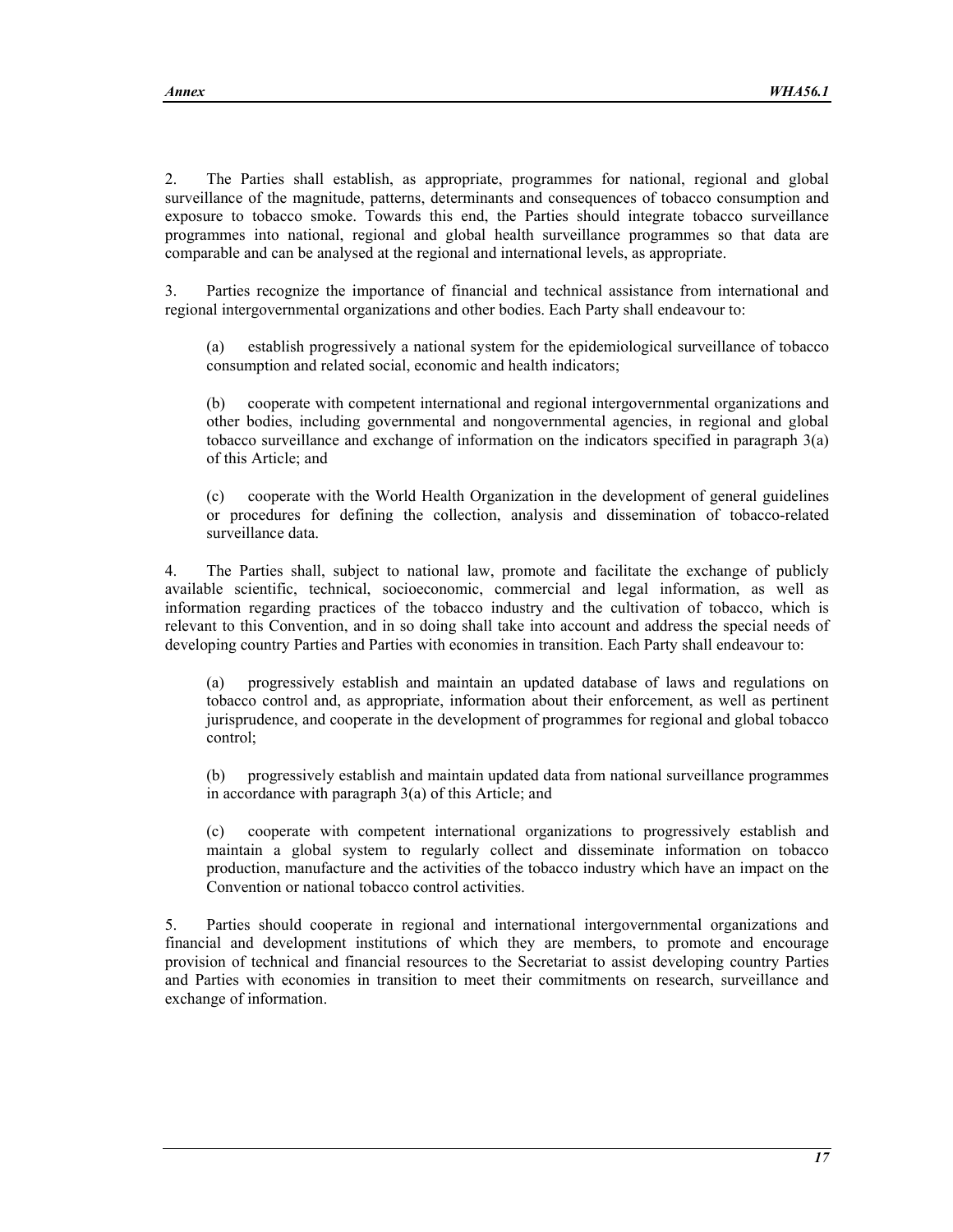# *Article 21 Reporting and exchange of information*

1. Each Party shall submit to the Conference of the Parties, through the Secretariat, periodic reports on its implementation of this Convention, which should include the following:

(a) information on legislative, executive, administrative or other measures taken to implement the Convention;

(b) information, as appropriate, on any constraints or barriers encountered in its implementation of the Convention, and on the measures taken to overcome these barriers;

(c) information, as appropriate, on financial and technical assistance provided or received for tobacco control activities;

(d) information on surveillance and research as specified in Article 20; and

(e) information specified in Articles 6.3, 13.2, 13.3, 13.4(d), 15.5 and 19.2.

2. The frequency and format of such reports by all Parties shall be determined by the Conference of the Parties. Each Party shall make its initial report within two years of the entry into force of the Convention for that Party.

3. The Conference of the Parties, pursuant to Articles 22 and 26, shall consider arrangements to assist developing country Parties and Parties with economies in transition, at their request, in meeting their obligations under this Article.

4. The reporting and exchange of information under the Convention shall be subject to national law regarding confidentiality and privacy. The Parties shall protect, as mutually agreed, any confidential information that is exchanged.

### *Article 22*

#### *Cooperation in the scientific, technical, and legal fields and provision of related expertise*

1. The Parties shall cooperate directly or through competent international bodies to strengthen their capacity to fulfill the obligations arising from this Convention, taking into account the needs of developing country Parties and Parties with economies in transition. Such cooperation shall promote the transfer of technical, scientific and legal expertise and technology, as mutually agreed, to establish and strengthen national tobacco control strategies, plans and programmes aiming at, *inter alia*:

(a) facilitation of the development, transfer and acquisition of technology, knowledge, skills, capacity and expertise related to tobacco control;

(b) provision of technical, scientific, legal and other expertise to establish and strengthen national tobacco control strategies, plans and programmes, aiming at implementation of the Convention through, *inter alia*:

(i) assisting, upon request, in the development of a strong legislative foundation as well as technical programmes, including those on prevention of initiation, promotion of cessation and protection from exposure to tobacco smoke;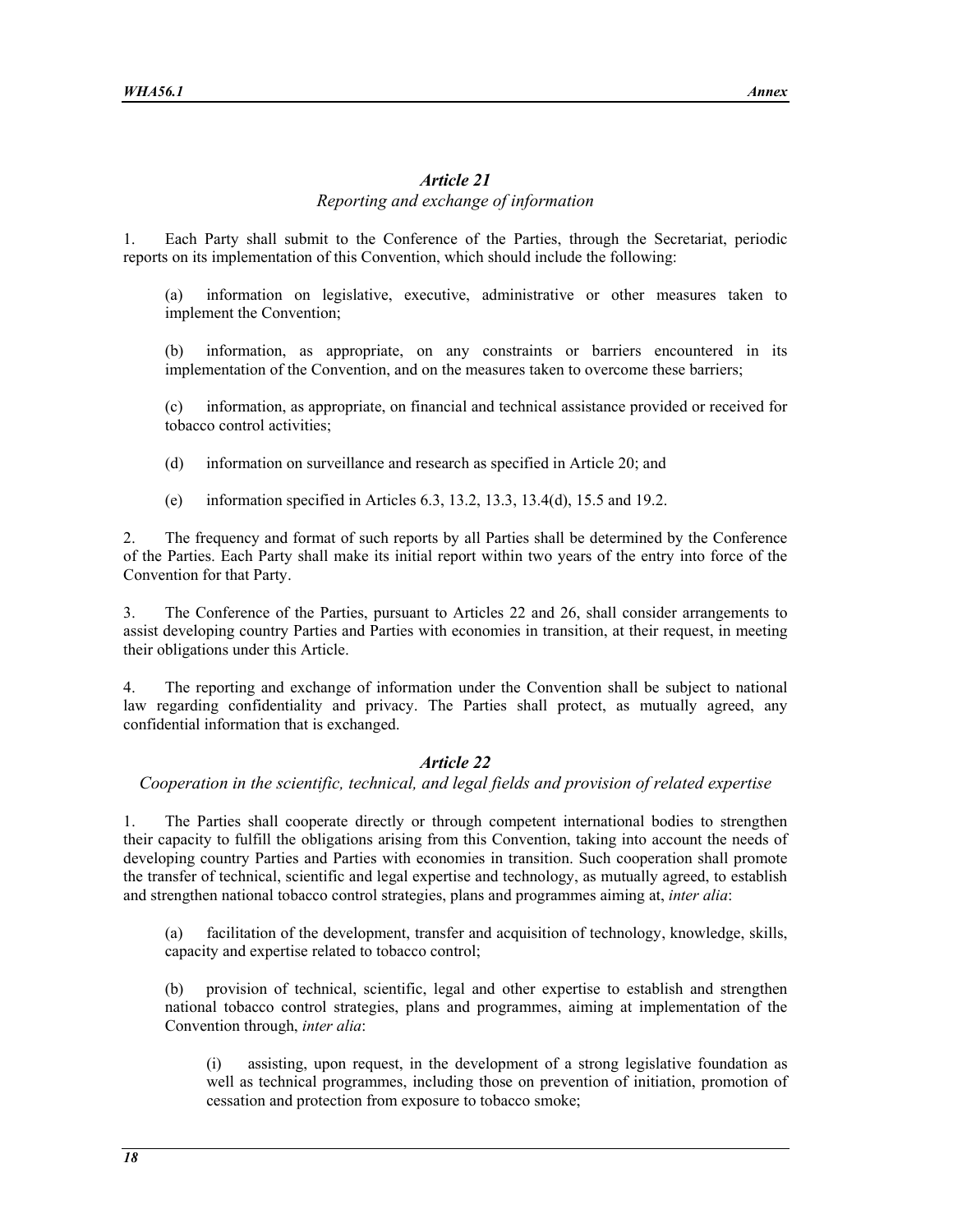(ii) assisting, as appropriate, tobacco workers in the development of appropriate economically and legally viable alternative livelihoods in an economically viable manner; and

(iii) assisting, as appropriate, tobacco growers in shifting agricultural production to alternative crops in an economically viable manner;

(c) support for appropriate training or sensitization programmes for appropriate personnel in accordance with Article 12;

(d) provision, as appropriate, of the necessary material, equipment and supplies, as well as logistical support, for tobacco control strategies, plans and programmes;

(e) identification of methods for tobacco control, including comprehensive treatment of nicotine addiction; and

(f) promotion, as appropriate, of research to increase the affordability of comprehensive treatment of nicotine addiction.

2. The Conference of the Parties shall promote and facilitate transfer of technical, scientific and legal expertise and technology with the financial support secured in accordance with Article 26.

### **PART VIII: INSTITUTIONAL ARRANGEMENTS AND FINANCIAL RESOURCES**

### *Article 23*

#### *Conference of the Parties*

1. A Conference of the Parties is hereby established. The first session of the Conference shall be convened by the World Health Organization not later than one year after the entry into force of this Convention. The Conference will determine the venue and timing of subsequent regular sessions at its first session.

2. Extraordinary sessions of the Conference of the Parties shall be held at such other times as may be deemed necessary by the Conference, or at the written request of any Party, provided that, within six months of the request being communicated to them by the Secretariat of the Convention, it is supported by at least one-third of the Parties.

3. The Conference of the Parties shall adopt by consensus its Rules of Procedure at its first session.

4. The Conference of the Parties shall by consensus adopt financial rules for itself as well as governing the funding of any subsidiary bodies it may establish as well as financial provisions governing the functioning of the Secretariat. At each ordinary session, it shall adopt a budget for the financial period until the next ordinary session.

5. The Conference of the Parties shall keep under regular review the implementation of the Convention and take the decisions necessary to promote its effective implementation and may adopt protocols, annexes and amendments to the Convention, in accordance with Articles 28, 29 and 33. Towards this end, it shall: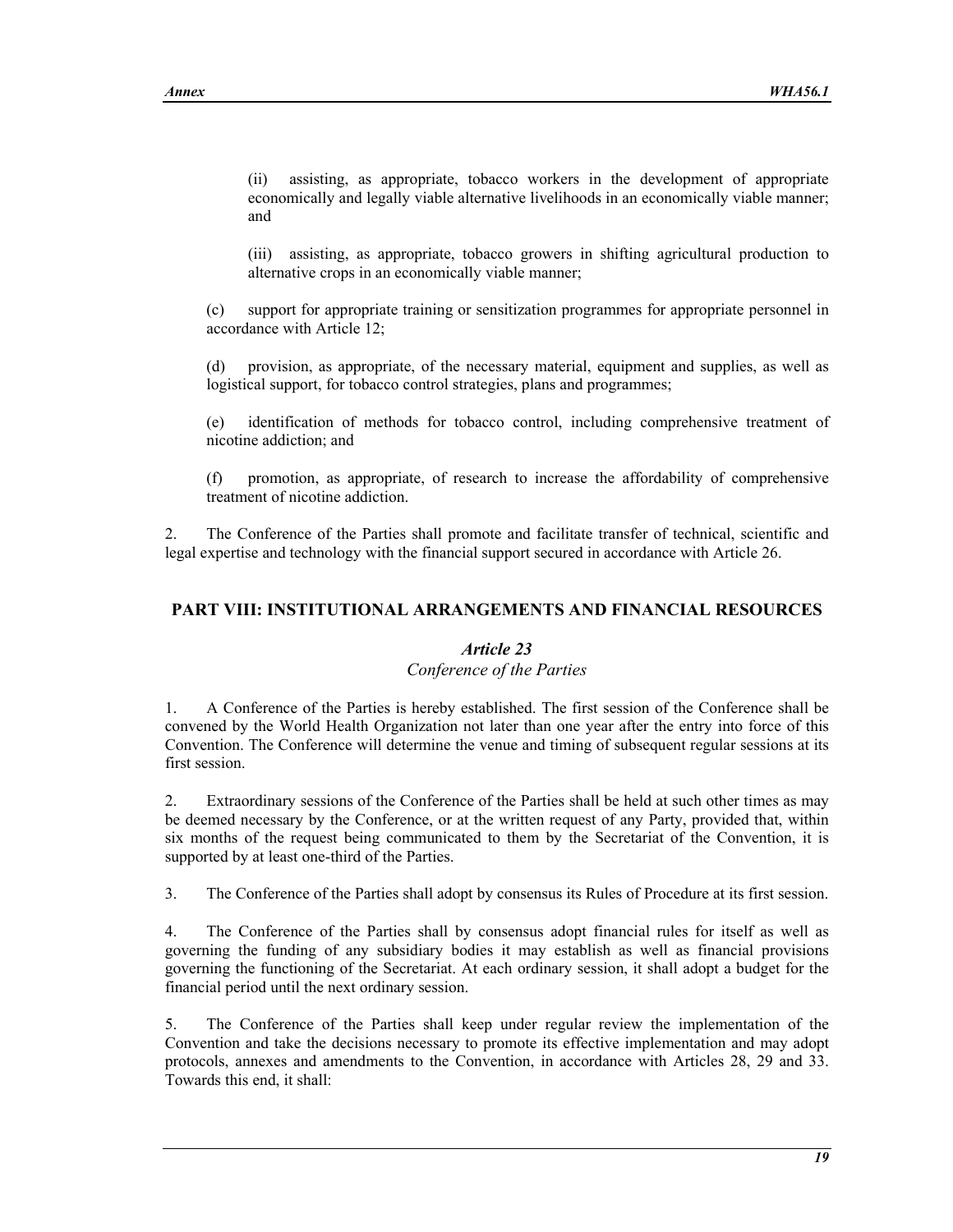(a) promote and facilitate the exchange of information pursuant to Articles 20 and 21;

(b) promote and guide the development and periodic refinement of comparable methodologies for research and the collection of data, in addition to those provided for in Article 20, relevant to the implementation of the Convention;

(c) promote, as appropriate, the development, implementation and evaluation of strategies, plans, and programmes, as well as policies, legislation and other measures;

(d) consider reports submitted by the Parties in accordance with Article 21 and adopt regular reports on the implementation of the Convention;

(e) promote and facilitate the mobilization of financial resources for the implementation of the Convention in accordance with Article 26;

(f) establish such subsidiary bodies as are necessary to achieve the objective of the Convention;

(g) request, where appropriate, the services and cooperation of, and information provided by, competent and relevant organizations and bodies of the United Nations system and other international and regional intergovernmental organizations and nongovernmental organizations and bodies as a means of strengthening the implementation of the Convention; and

(h) consider other action, as appropriate, for the achievement of the objective of the Convention in the light of experience gained in its implementation.

6. The Conference of the Parties shall establish the criteria for the participation of observers at its proceedings.

# *Article 24*

#### *Secretariat*

1. The Conference of the Parties shall designate a permanent secretariat and make arrangements for its functioning. The Conference of the Parties shall endeavour to do so at its first session.

2. Until such time as a permanent secretariat is designated and established, secretariat functions under this Convention shall be provided by the World Health Organization.

3. Secretariat functions shall be:

(a) to make arrangements for sessions of the Conference of the Parties and any subsidiary bodies and to provide them with services as required;

(b) to transmit reports received by it pursuant to the Convention;

(c) to provide support to the Parties, particularly developing country Parties and Parties with economies in transition, on request, in the compilation and communication of information required in accordance with the provisions of the Convention;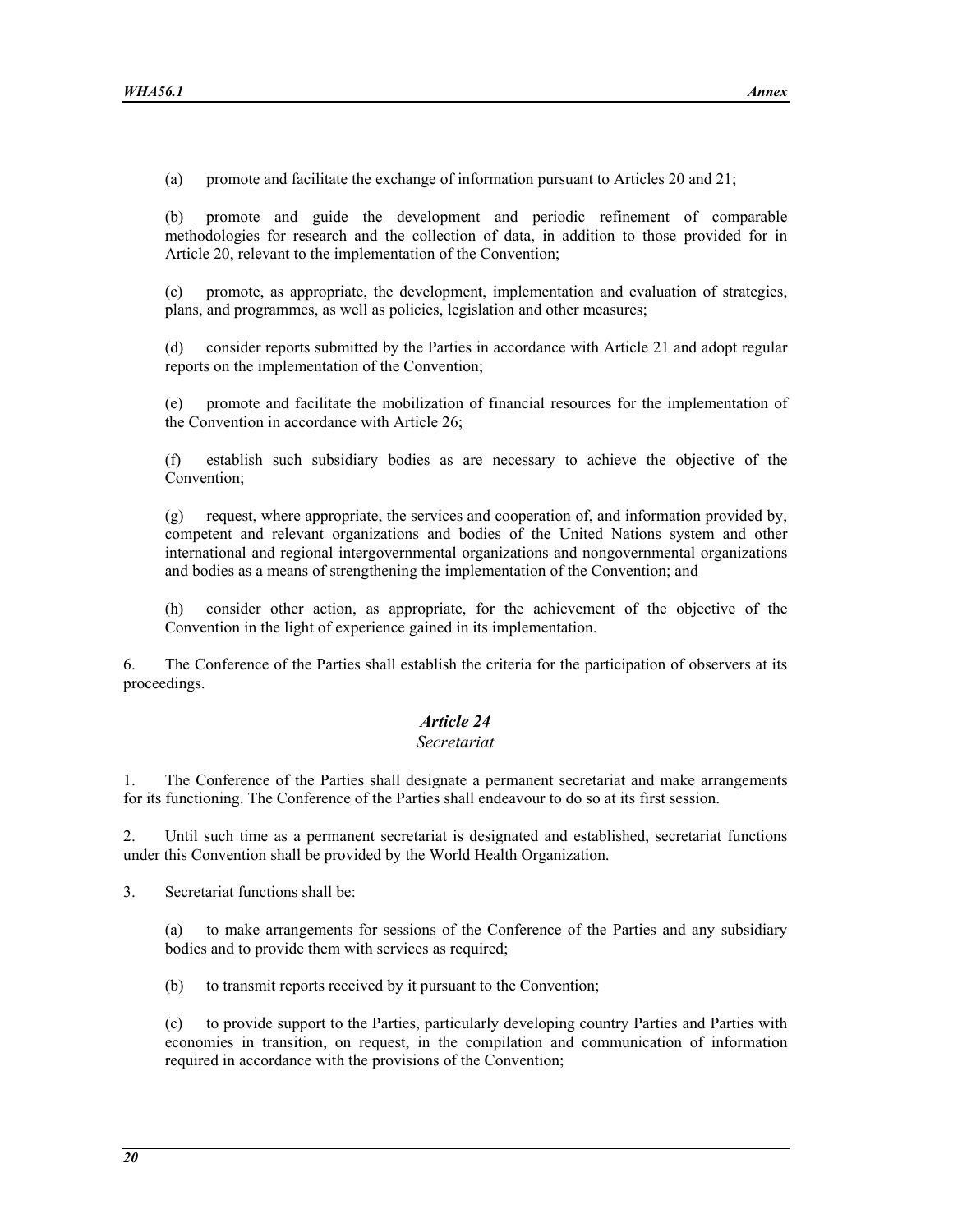(d) to prepare reports on its activities under the Convention under the guidance of the Conference of the Parties and submit them to the Conference of the Parties;

(e) to ensure, under the guidance of the Conference of the Parties, the necessary coordination with the competent international and regional intergovernmental organizations and other bodies;

(f) to enter, under the guidance of the Conference of the Parties, into such administrative or contractual arrangements as may be required for the effective discharge of its functions; and

(g) to perform other secretariat functions specified by the Convention and by any of its protocols and such other functions as may be determined by the Conference of the Parties.

# *Article 25*

*Relations between the Conference of the Parties and intergovernmental organizations*

In order to provide technical and financial cooperation for achieving the objective of this Convention, the Conference of the Parties may request the cooperation of competent international and regional intergovernmental organizations including financial and development institutions.

### *Article 26*

#### *Financial resources*

1. The Parties recognize the important role that financial resources play in achieving the objective of this Convention.

2. Each Party shall provide financial support in respect of its national activities intended to achieve the objective of the Convention, in accordance with its national plans, priorities and programmes.

3. Parties shall promote, as appropriate, the utilization of bilateral, regional, subregional and other multilateral channels to provide funding for the development and strengthening of multisectoral comprehensive tobacco control programmes of developing country Parties and Parties with economies in transition. Accordingly, economically viable alternatives to tobacco production, including crop diversification should be addressed and supported in the context of nationally developed strategies of sustainable development.

4. Parties represented in relevant regional and international intergovernmental organizations, and financial and development institutions shall encourage these entities to provide financial assistance for developing country Parties and for Parties with economies in transition to assist them in meeting their obligations under the Convention, without limiting the rights of participation within these organizations.

5. The Parties agree that:

(a) to assist Parties in meeting their obligations under the Convention, all relevant potential and existing resources, financial, technical, or otherwise, both public and private that are available for tobacco control activities, should be mobilized and utilized for the benefit of all Parties, especially developing countries and countries with economies in transition;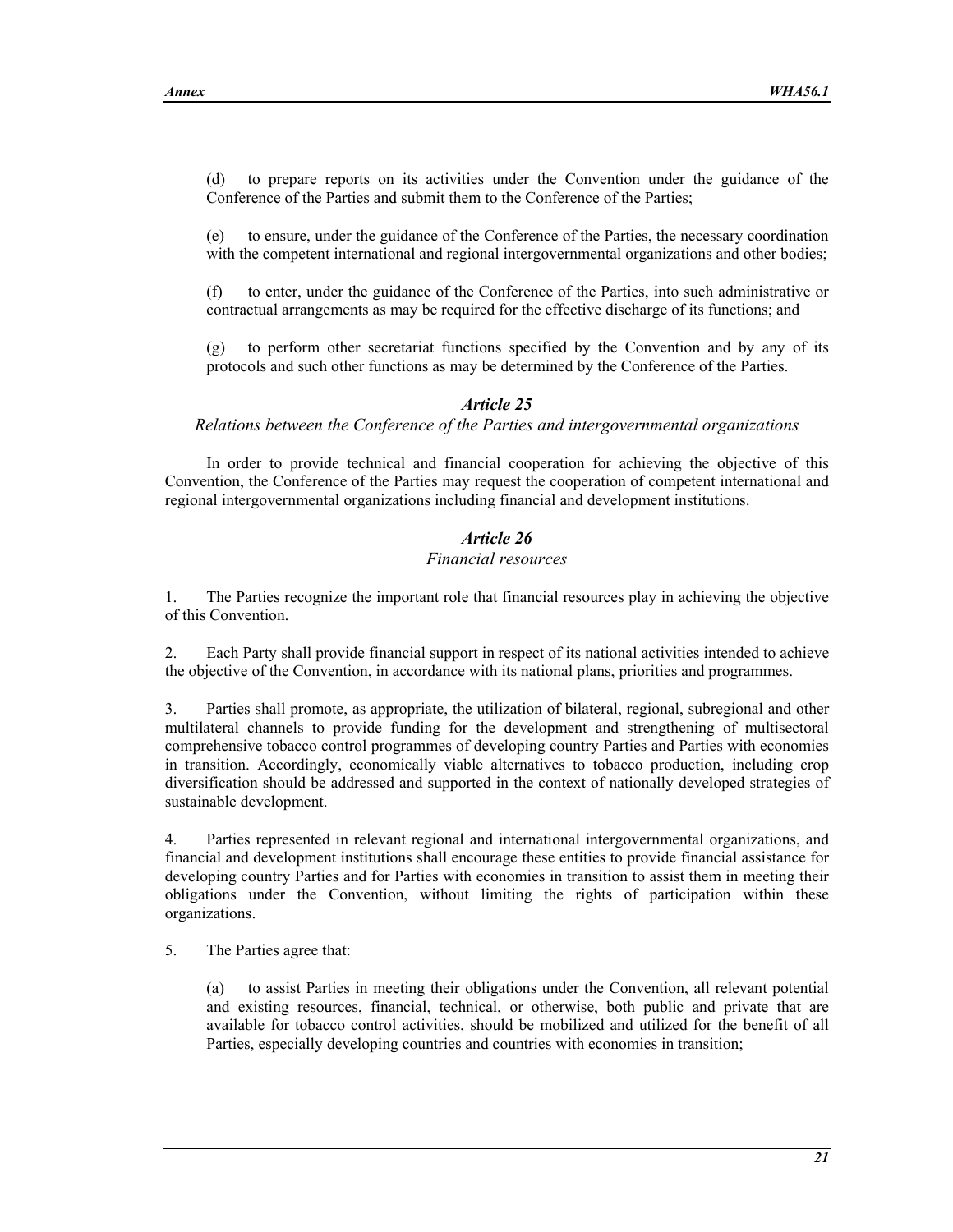(b) the Secretariat shall advise developing country Parties and Parties with economies in transition, upon request, on available sources of funding to facilitate the implementation of their obligations under the Convention;

(c) the Conference of the Parties in its first session shall review existing and potential sources and mechanisms of assistance based on a study conducted by the Secretariat and other relevant information, and consider their adequacy; and

(d) the results of this review shall be taken into account by the Conference of the Parties in determining the necessity to enhance existing mechanisms or to establish a voluntary global fund or other appropriate financial mechanisms to channel additional financial resources, as needed, to developing country Parties and Parties with economies in transition to assist them in meeting the objectives of the Convention.

### **PART IX: SETTLEMENT OF DISPUTES**

#### *Article 27*

### *Settlement of disputes*

1. In the event of a dispute between two or more Parties concerning the interpretation or application of this Convention, the Parties concerned shall seek through diplomatic channels a settlement of the dispute through negotiation or any other peaceful means of their own choice, including good offices, mediation, or conciliation. Failure to reach agreement by good offices, mediation or conciliation shall not absolve parties to the dispute from the responsibility of continuing to seek to resolve it.

2. When ratifying, accepting, approving, formally confirming or acceding to the Convention, or at any time thereafter, a State or regional economic integration organization may declare in writing to the Depositary that, for a dispute not resolved in accordance with paragraph 1 of this Article, it accepts, as compulsory, ad hoc arbitration in accordance with procedures to be adopted by consensus by the Conference of the Parties.

3. The provisions of this Article shall apply with respect to any protocol as between the parties to the protocol, unless otherwise provided therein.

#### **PART X: DEVELOPMENT OF THE CONVENTION**

#### *Article 28*

#### *Amendments to this Convention*

1. Any Party may propose amendments to this Convention. Such amendments will be considered by the Conference of the Parties.

2. Amendments to the Convention shall be adopted by the Conference of the Parties. The text of any proposed amendment to the Convention shall be communicated to the Parties by the Secretariat at least six months before the session at which it is proposed for adoption. The Secretariat shall also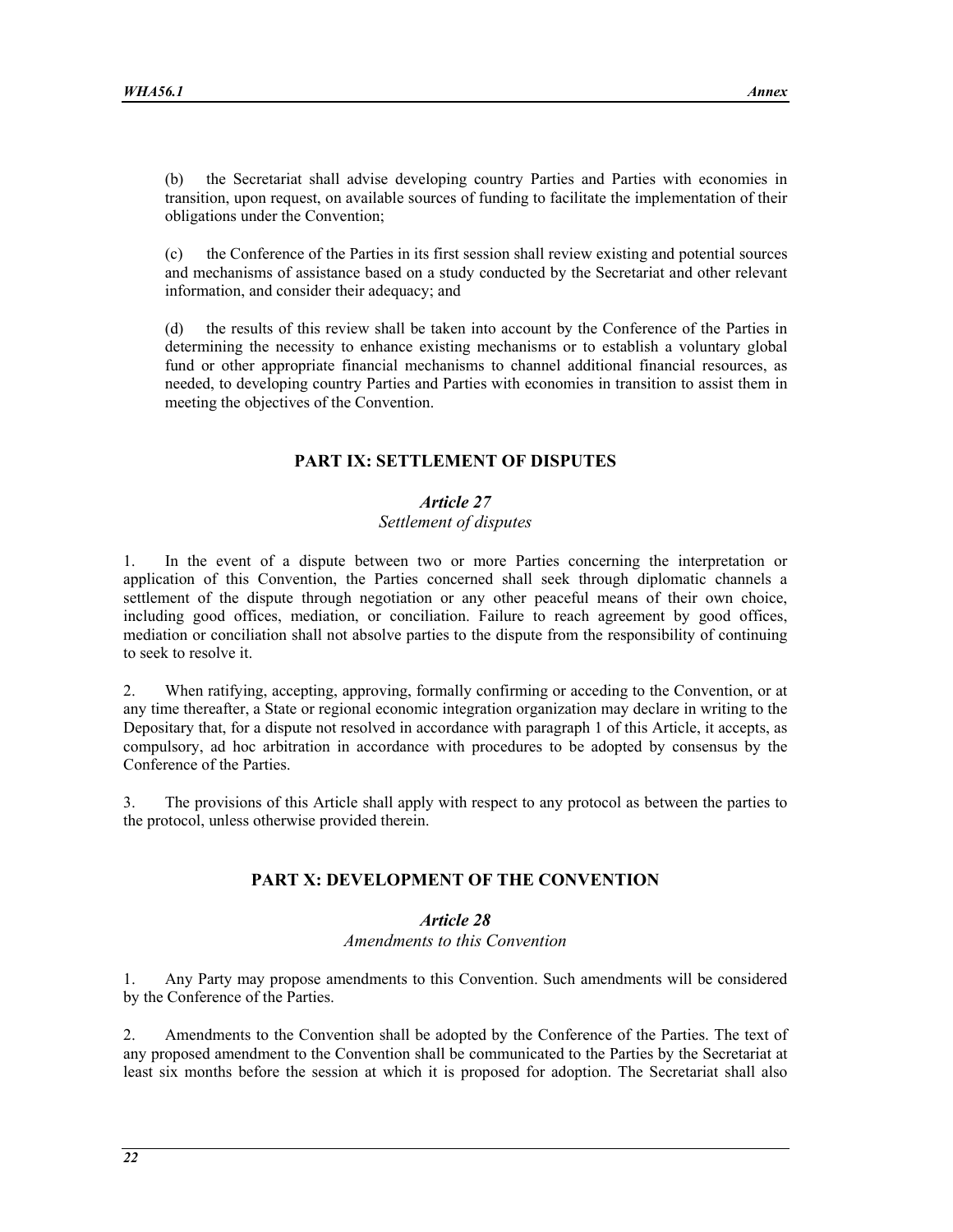communicate proposed amendments to the signatories of the Convention and, for information, to the Depositary*.*

3. The Parties shall make every effort to reach agreement by consensus on any proposed amendment to the Convention. If all efforts at consensus have been exhausted, and no agreement reached, the amendment shall as a last resort be adopted by a three-quarters majority vote of the Parties present and voting at the session. For purposes of this Article, Parties present and voting means Parties present and casting an affirmative or negative vote. Any adopted amendment shall be communicated by the Secretariat to the Depositary, who shall circulate it to all Parties for acceptance.

4. Instruments of acceptance in respect of an amendment shall be deposited with the Depositary. An amendment adopted in accordance with paragraph 3 of this Article shall enter into force for those Parties having accepted it on the ninetieth day after the date of receipt by the Depositary of an instrument of acceptance by at least two-thirds of the Parties to the Convention.

5. The amendment shall enter into force for any other Party on the ninetieth day after the date on which that Party deposits with the Depositary its instrument of acceptance of the said amendment.

# *Article 29 Adoption and amendment of annexes to this Convention*

1. Annexes to this Convention and amendments thereto shall be proposed, adopted and shall enter into force in accordance with the procedure set forth in Article 28.

2. Annexes to the Convention shall form an integral part thereof and, unless otherwise expressly provided, a reference to the Convention constitutes at the same time a reference to any annexes thereto.

3. Annexes shall be restricted to lists, forms and any other descriptive material relating to procedural, scientific, technical or administrative matters.

# **PART XI: FINAL PROVISIONS**

### *Article 30*

*Reservations* 

No reservations may be made to this Convention.

# *Article 31*

# *Withdrawal*

1. At any time after two years from the date on which this Convention has entered into force for a Party, that Party may withdraw from the Convention by giving written notification to the Depositary.

2. Any such withdrawal shall take effect upon expiry of one year from the date of receipt by the Depositary of the notification of withdrawal, or on such later date as may be specified in the notification of withdrawal.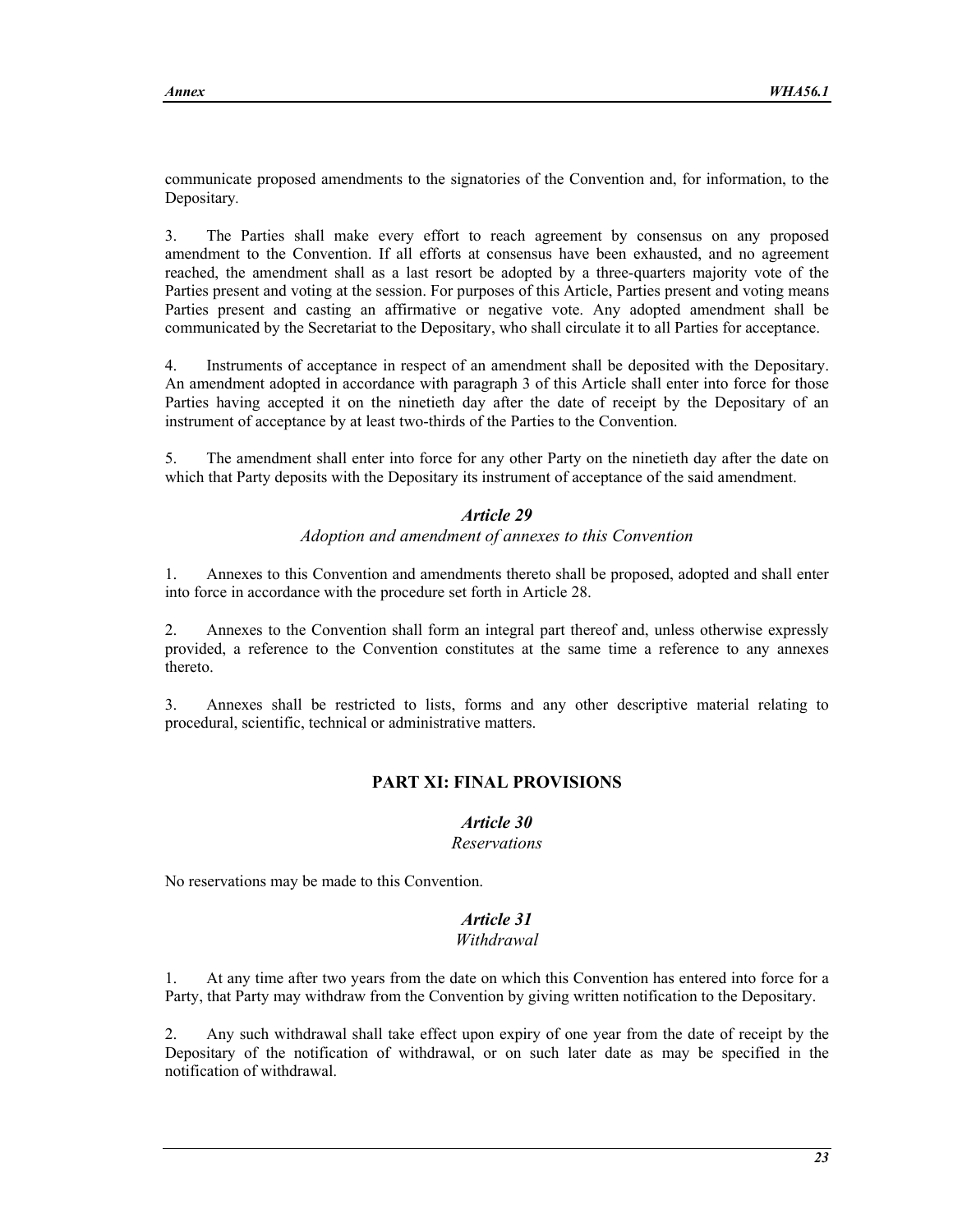3. Any Party that withdraws from the Convention shall be considered as also having withdrawn from any protocol to which it is a Party.

### *Article 32*

# *Right to vote*

1. Each Party to this Convention shall have one vote, except as provided for in paragraph 2 of this Article.

2. Regional economic integration organizations, in matters within their competence, shall exercise their right to vote with a number of votes equal to the number of their Member States that are Parties to the Convention. Such an organization shall not exercise its right to vote if any of its Member States exercises its right, and vice versa.

### *Article 33*

### *Protocols*

1. Any Party may propose protocols. Such proposals will be considered by the Conference of the Parties.

2. The Conference of the Parties may adopt protocols to this Convention. In adopting these protocols every effort shall be made to reach consensus. If all efforts at consensus have been exhausted, and no agreement reached, the protocol shall as a last resort be adopted by a three-quarters majority vote of the Parties present and voting at the session. For the purposes of this Article, Parties present and voting means Parties present and casting an affirmative or negative vote.

3. The text of any proposed protocol shall be communicated to the Parties by the Secretariat at least six months before the session at which it is proposed for adoption.

4. Only Parties to the Convention may be parties to a protocol.

5. Any protocol to the Convention shall be binding only on the parties to the protocol in question. Only Parties to a protocol may take decisions on matters exclusively relating to the protocol in question.

6. The requirements for entry into force of any protocol shall be established by that instrument.

### *Article 34*

### *Signature*

This Convention shall be open for signature by all Members of the World Health Organization and by any States that are not Members of the World Health Organization but are members of the United Nations and by regional economic integration organizations at the World Health Organization Headquarters in Geneva from 16 June 2003 to 22 June 2003, and thereafter at United Nations Headquarters in New York, from 30 June 2003 to 29 June 2004.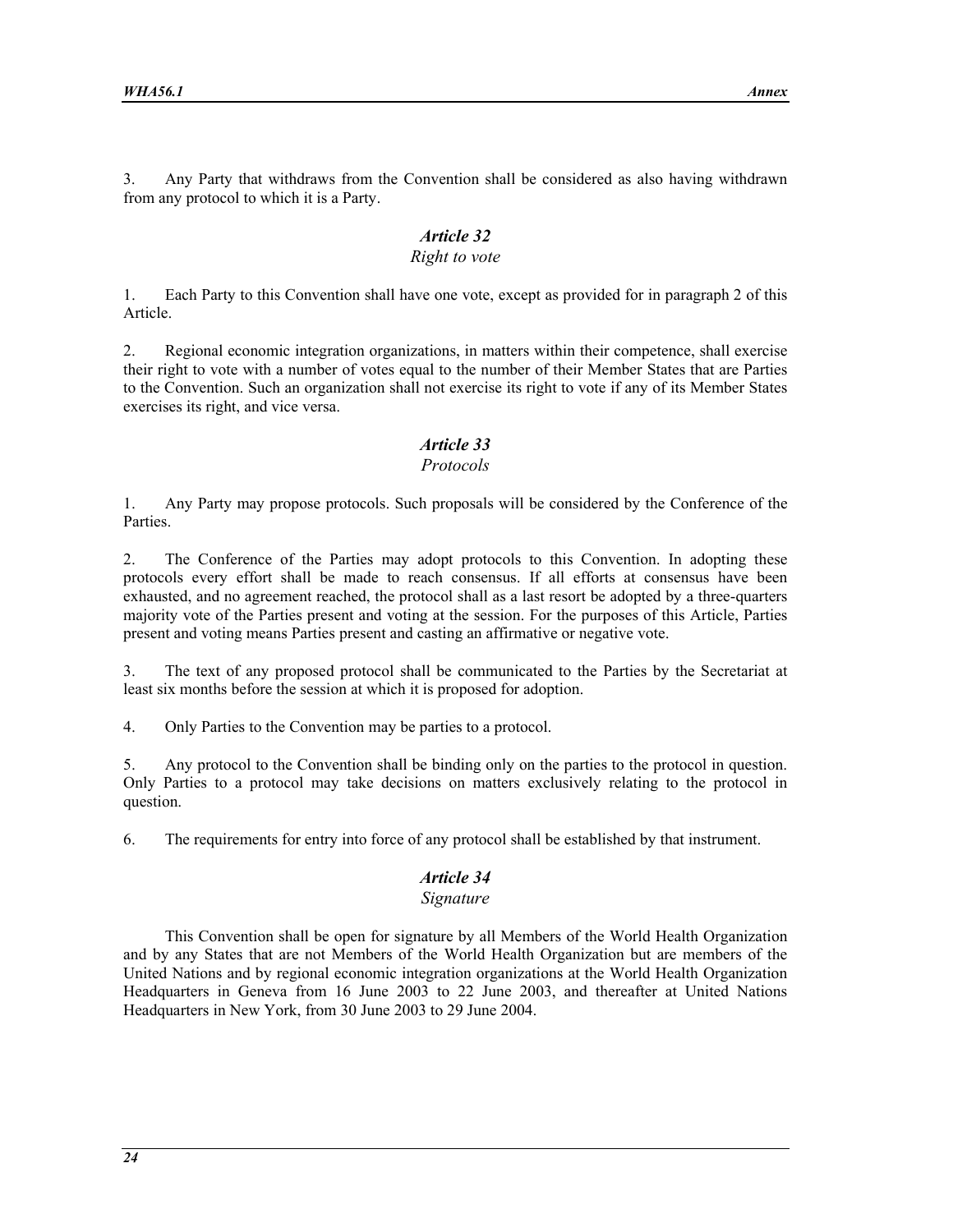### *Article 35*

### *Ratification, acceptance, approval, formal confirmation or accession*

1. This Convention shall be subject to ratification, acceptance, approval or accession by States and to formal confirmation or accession by regional economic integration organizations. It shall be open for accession from the day after the date on which the Convention is closed for signature. Instruments of ratification, acceptance, approval, formal confirmation or accession shall be deposited with the Depositary.

2. Any regional economic integration organization which becomes a Party to the Convention without any of its Member States being a Party shall be bound by all the obligations under the Convention. In the case of those organizations, one or more of whose Member States is a Party to the Convention, the organization and its Member States shall decide on their respective responsibilities for the performance of their obligations under the Convention. In such cases, the organization and the Member States shall not be entitled to exercise rights under the Convention concurrently.

3. Regional economic integration organizations shall, in their instruments relating to formal confirmation or in their instruments of accession, declare the extent of their competence with respect to the matters governed by the Convention. These organizations shall also inform the Depositary, who shall in turn inform the Parties, of any substantial modification in the extent of their competence.

# *Article 36*

#### *Entry into force*

1. This Convention shall enter into force on the ninetieth day following the date of deposit of the fortieth instrument of ratification, acceptance, approval, formal confirmation or accession with the Depositary.

2. For each State that ratifies, accepts or approves the Convention or accedes thereto after the conditions set out in paragraph 1 of this Article for entry into force have been fulfilled, the Convention shall enter into force on the ninetieth day following the date of deposit of its instrument of ratification, acceptance, approval or accession.

3. For each regional economic integration organization depositing an instrument of formal confirmation or an instrument of accession after the conditions set out in paragraph 1 of this Article for entry into force have been fulfilled, the Convention shall enter into force on the ninetieth day following the date of its depositing of the instrument of formal confirmation or of accession.

4. For the purposes of this Article, any instrument deposited by a regional economic integration organization shall not be counted as additional to those deposited by States Members of the organization.

### *Article 37 Depositary*

The Secretary-General of the United Nations shall be the Depositary of this Convention and amendments thereto and of protocols and annexes adopted in accordance with Articles 28, 29 and 33.